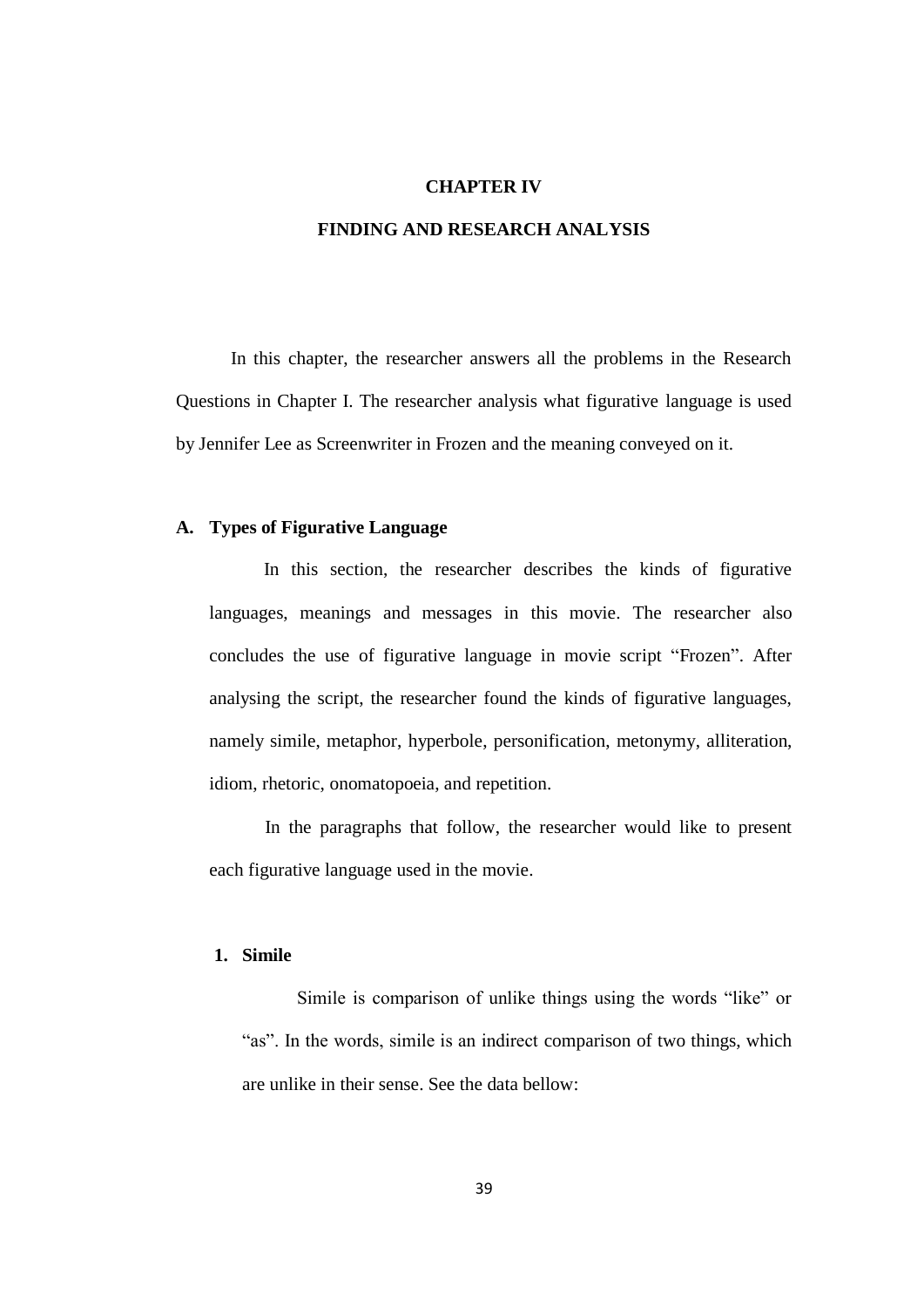In datum 1, it compares Anna in the past and now.

Young Anna : I never see you anymore. Come out the door. *It's like you've gone away.* **(1)** (Anna's room: Anna plays with two dolls, gives up, sad).

In datum **(1),** the researcher found a simile because it uses to

compare (Elsa) as Anna's sister in the past and now. Elsa cares of Anna

very much in the past, but now Elsa has gone away.

## **Datum 2**

Datum 2 differs with datum 1; in datum 1 compares Anna in the

past and now, but in datum 2 compares Duke and peacock.

(Out on the dance floor: the Duke showboats, but he's just awful. Anna tries to make the best of it). Duke : *Like an agile peacock…* **(2)** cluck-cluggle-cluck!

In datum **(2),** the researcher also found a simile. It compares Duke

with an agile peacock. It means in his dancing.

### **Datum 3**

Different from datum 2, datum 3 compares Duke with chicken. In

datum 2, it compares Duke and peacock.

Duke : Oh, all right. Hang on. They don't Call me the little dipper for nothing (He dips Anna back. Elsa peeks through the crowd, can barely hold in her laughter. Anna shoots Elsa funny, help me looks). Duke : *Like a chicken … with the face of a monkey … I fly.* **(3)**

In datum **(3),** the researcher found a simile because it uses to compare duke's dance with the chicken, it is very attractive dance that same with a chicken that has the face like monkey.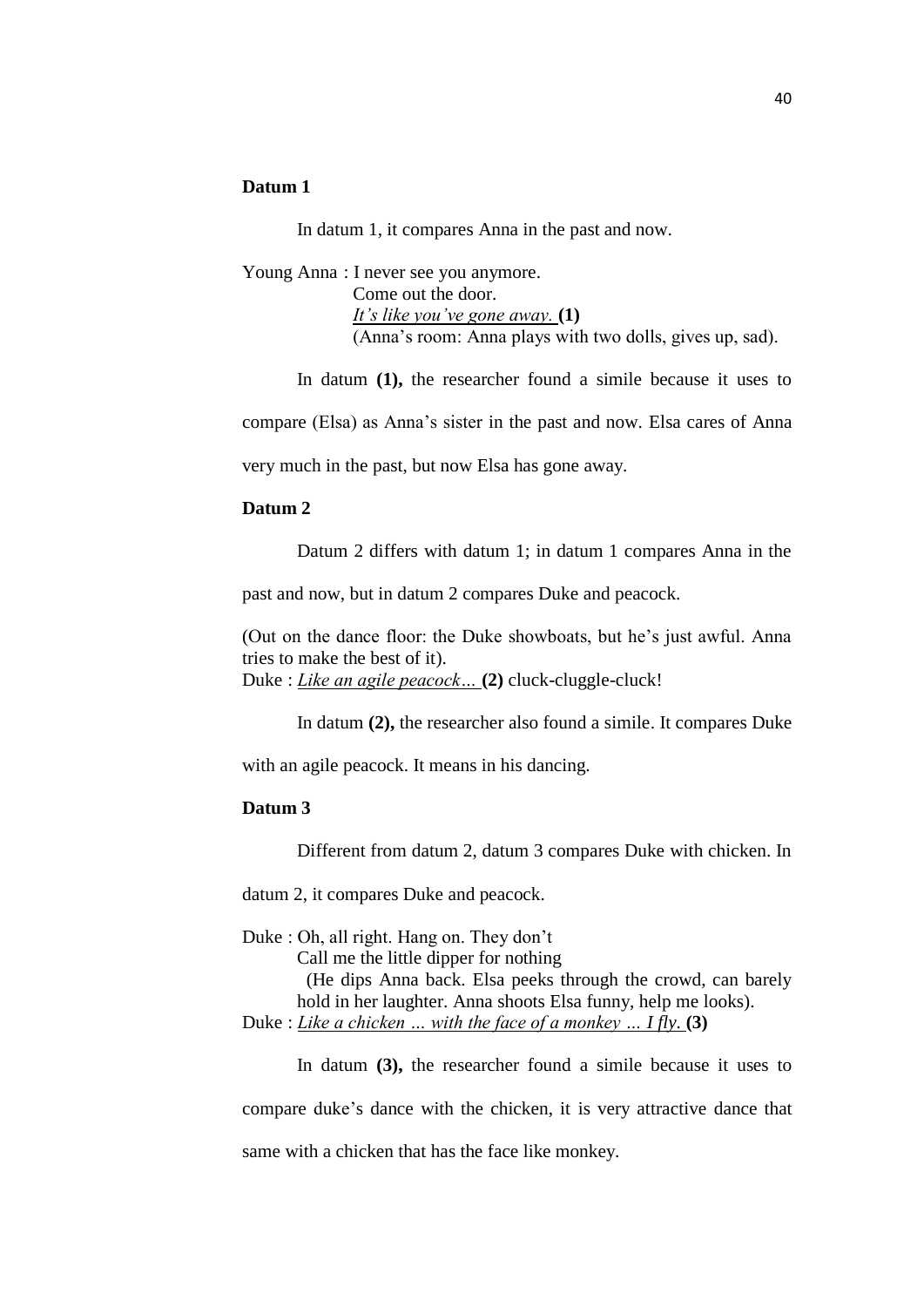Datum 3 compares Duke with chicken, but datum 4 compares Elsa and the situation in the mountain.

"Let it go" Elsa : The snow glows white On the mountain tonight Not a footprint to be seen. A kingdom of isolation And *it looks like I'm the queen*. **(4)**

And datum **(4)** is also a simile. It means comparing how the situation in the mountain with Elsa. Elsa feels that she is a queen in the mountain that no one people who can see her in the mountain.

### **Datum 5**

Datum 5 differs with datum 4. In datum 4 compares Elsa and the

situation in the mountain. And in datum 5 compares Elsa and the sun.

Elsa : Let it go! Let it go! *And I'll rise like the break of dawn***. (5)** Let it go! Let it go! (The sun rises. Elsa struts onto out onto a balcony and into the light. She's free).

In datum **(5),** the researcher found a simile. It compares Elsa's

hope that she will free like sun rises at break of day at dawn time.

#### **Datum 6**

Different from datum 5, datum 6 compares Anna's answers with

true love and datum 5 compares Elsa and the sun.

| Anna     | : Ew. Look it doesn't matter. It's true love. |
|----------|-----------------------------------------------|
| Kristoff | : Doesn't sound like true love. $(6)$         |
| Anna     | : Are you some sort of love expert?           |
| Kristoff | : No. but I have friends who are.             |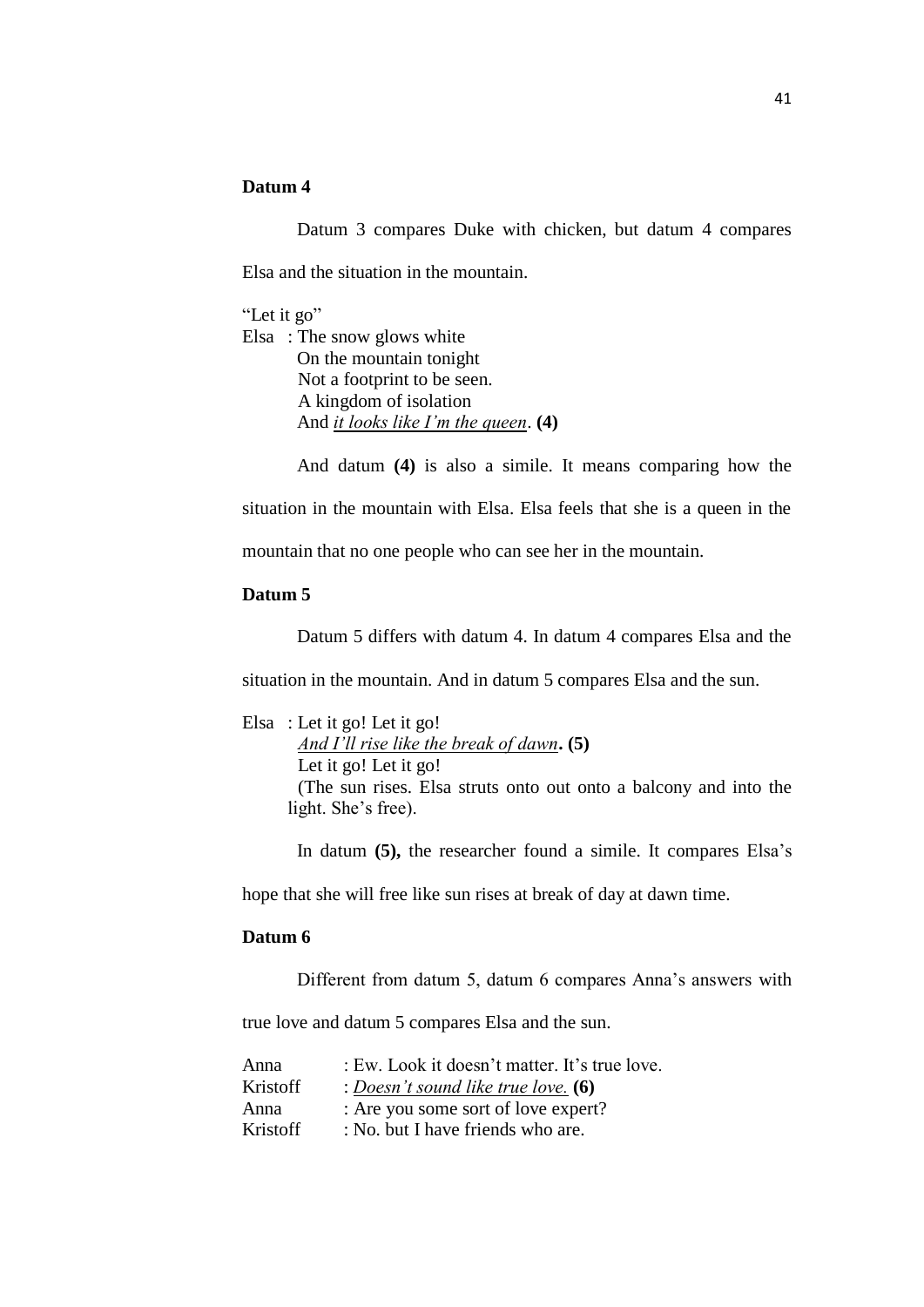The statement in datum **(6)** is a simile. It compares all answers that Anna answered from Kristoff's question with true love. All questions talk about Hans as Anna's fiancé.

## **Datum 7**

Datum 7 differs with datum 6. In datum 6 compares Anna's answers with true love, but in datum 7 compares Olaf with the little baby unicorn.

Olaf : Are you kidding me? I am wonderful! I've always wanted a nose. (Going cross-eyed to look at his tiny nose) *So cute, it's like a little baby unicorn*. **(7)** (Anna reaches behind Olaf to the bulk of the carrot sticking out the back of his head, and pushes it forward).

In datum **(7),** the researcher also found a simile. It uses to

compare Olaf that has always wanted a nose with the little baby unicorn.

### **Datum 8**

Different from datum 7, datum 8 compares Olaf's imagination and the coming of summer. And in datum 7, it compares Olaf with the little baby unicorn.

Kristoff : Really? I'm guessing you don't have much experience with heat. Olaf : Nope. But sometimes I like to close my eyes and imagine what it'd be *like when summer does come.* **(8)**

Because in datum **(8)** include a simile. It uses to compare the

imagination of Olaf that it really hopes the summer comes.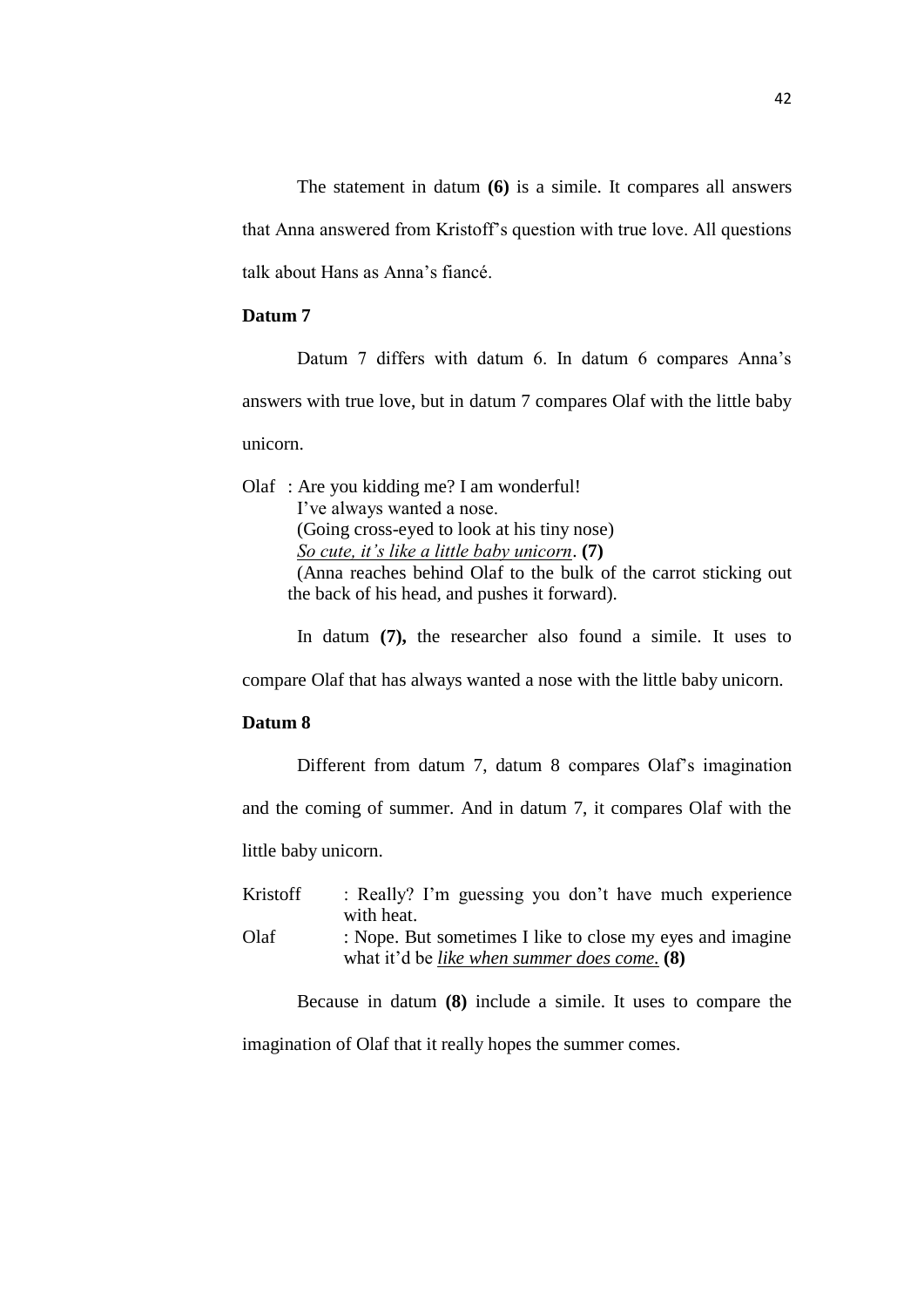Datum 8 differs with datum 9. Datum 8 compares the imagination

of Olaf, besides, in datum 9 compares the trust of Kristoff to Anna with a

crazy trust exercise.

```
(Anna drops off the cliff. Kristoff catches her.)
```
Anna : Thanks! *That was like a crazy trust exercise***. (9)**

(She hops down, brushes off her dress, and bounds off. Kristoff watches after her, digging her fearless pluck).

The statement in datum **(9)** also uses the word "like" to compare

the trust of Kristoff to Anna with a crazy trust exercise.

# **Datum 10, 11 and 12**

There are differences between datum 10, 11, and 12. Datum 10

compares Olaf and the thing that Elsa created. Datum 11 and 12 compare

Olaf today and past.

|      | Olaf : You built me. You remember that?                         |         |
|------|-----------------------------------------------------------------|---------|
| Elsa | : And you're alive?                                             |         |
|      | Olaf : Anna kneels down beside Olaf.                            |         |
|      | Anna : He's just like the one $(10)$ we built as kids $(11)$ we | were so |
|      | close. We can be like that again. $(12)$                        |         |

In datum **(10),** it is a simile because it uses to compare Olaf as a

snowman with the one that Elsa created.

Because, in datum **(11)** and **(12),** they are also similes, they use to

compare Olaf that is today and past when they were child.

# **Datum 13**

Datum 10 differs with datum 13. In datum 10, it compares Olaf as a snowman with the one that Elsa created, but in datum 13, it compares the twenty feet of powder and the landing on pillow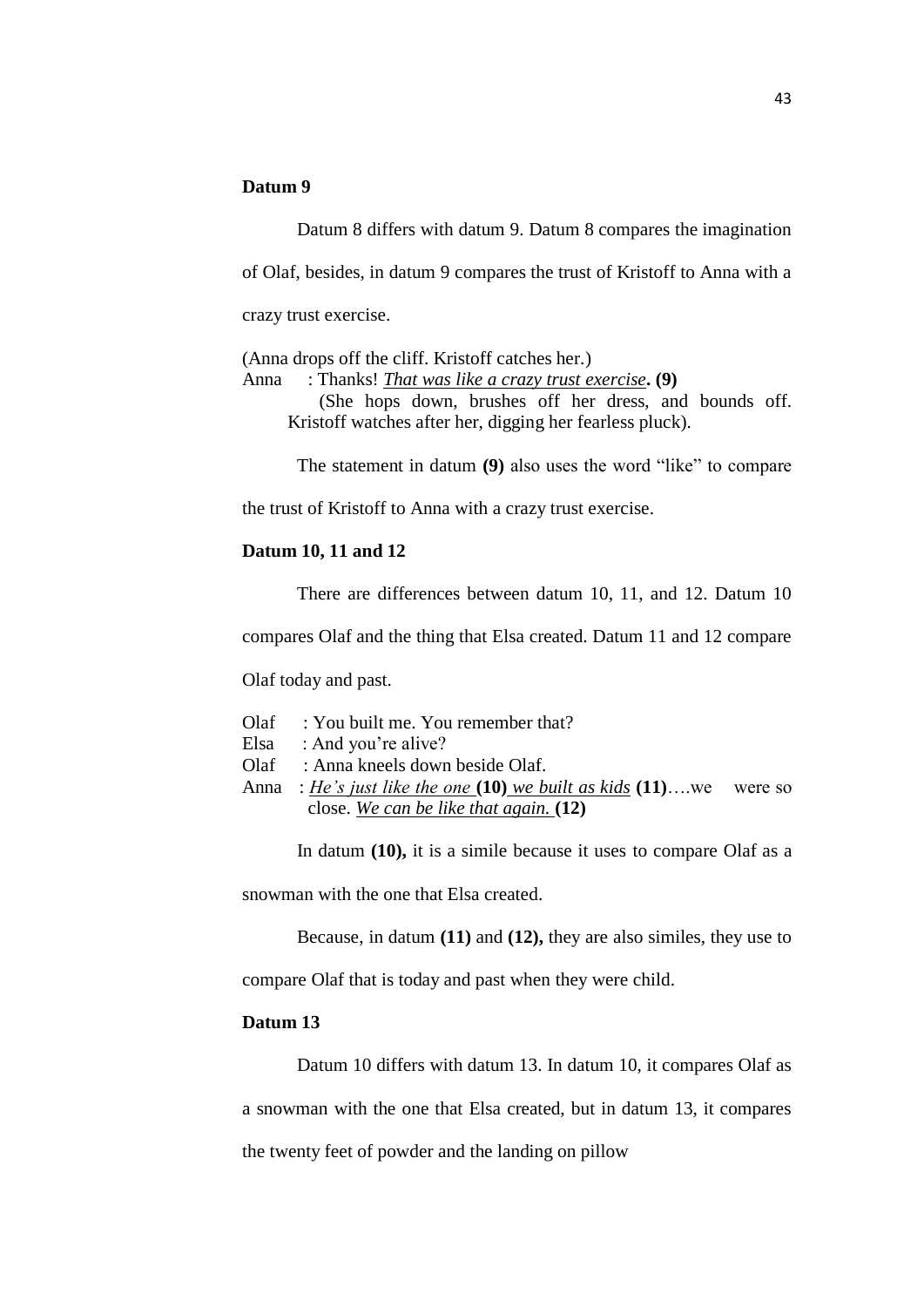Anna : (Not trusting) Okay. What if we fall? Kristoff : There's twenty feet of fresh powder down there, *it'll be like landing on a pillow* **(13)** … hopefully. (They hear an angry roar coming closer).

In datum **(13)**, it is a smile. It compares the twenty feet of powder

that were down with the landing on pillow.

### **Datum 14**

Different from datum 13 that compared the twenty feet of powder

and the landing on pillow, datum 14 compares the characters of Fella.

#### "Fixer-Upper"

| Trolls | : Is it the clumpy way he walks?                                         |
|--------|--------------------------------------------------------------------------|
|        | Or the grumpy way he talks?                                              |
|        | Or the pear-shaped, squared shaped weirdness of his feet?                |
|        | And though we know he washes well                                        |
|        | He always ends up sort smelly.                                           |
|        | But you'll never meet a <i>fella who's as sensitive and sweet</i> . (14) |
|        |                                                                          |

In datum **(14),** it includes a simile. It uses to compare fella with

who has a sweet and sensitive character.

# **Datum 15**

Datum 15 differs with datum 14. Datum 14 compares Fella's

characters. Besides, datum 15 compares Kristoff and the tinkle.

|        | Kristoff : Can we just stop talking about this?! We've got a real, actual |
|--------|---------------------------------------------------------------------------|
|        | problem here.                                                             |
| Bulda  | : I'll say  (To Anna)                                                     |
|        | Is it the way that he runs scared?                                        |
| Trolls | : Or that he's socially impaired?                                         |
|        | Kid Troll: Or that <i>he only likes to tinkle in the woods?</i> $(15)$    |
|        |                                                                           |

The statement in datum **(15)** uses the word "like". It compares "he

(Kristoff)" with the tinkle in the woods. It means that Kristoff has

talkative as much as a tinkle in the woods.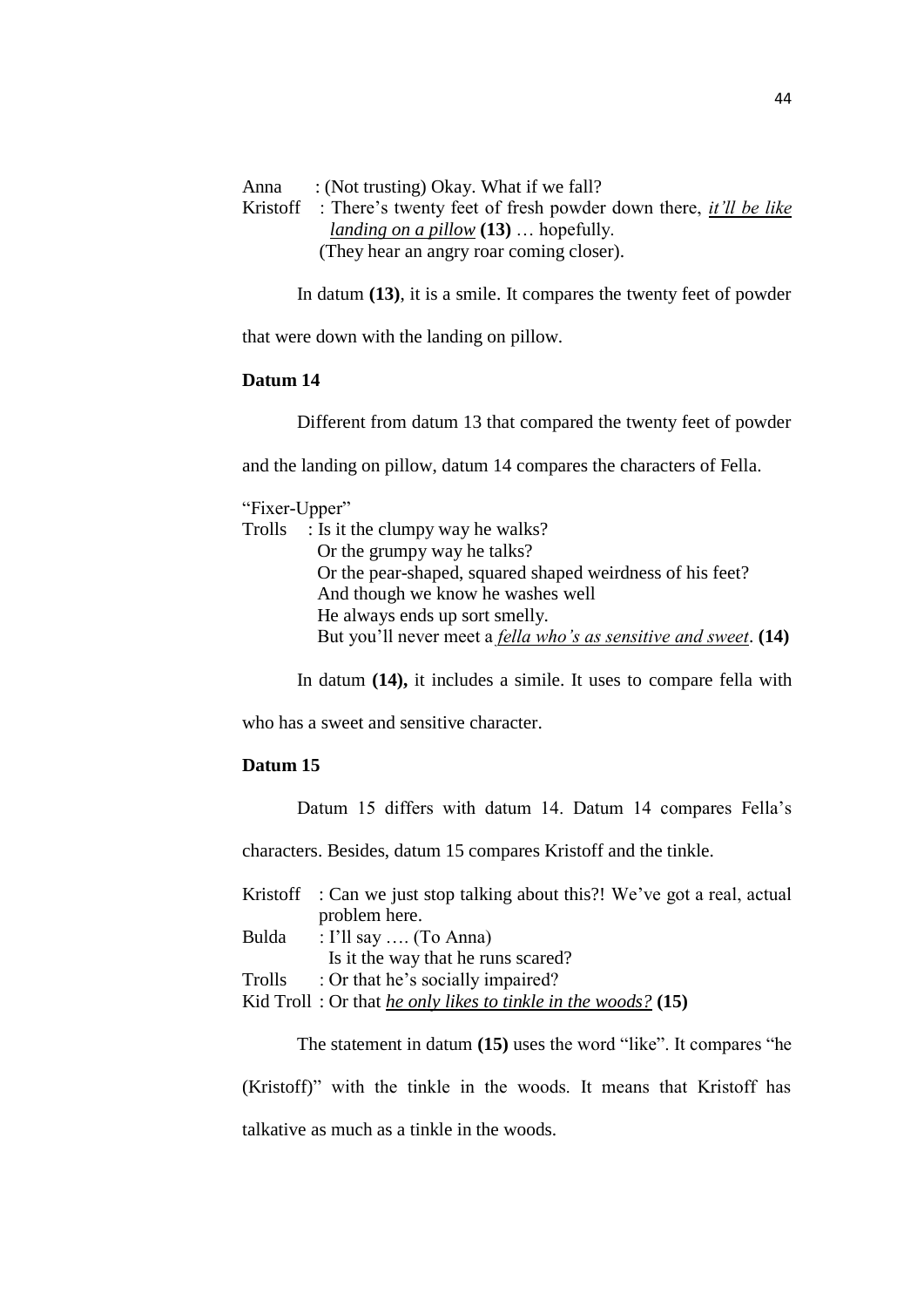| : She's as cold as ice $(16)$                           |
|---------------------------------------------------------|
| (Just then Grand Pabbie pushes his way through the      |
| crowd. Trolls clear the way for Pabbie. He stops at the |
| edge of the pit.                                        |
| : There's strange magic here!                           |
| : Grand Pabbie!                                         |
| : Bring her to me, Kristoff.                            |
|                                                         |

In datum **(16)** uses the word "as" to compare "she (Anna)" with ice. It was caused by Elsa. Elsa's magic was Anna's heart. So, it made Anna is as cold as ice.

# **2. Metaphor**

A metaphor is comparisons of unlike objects. Metaphors is comparison two thing directly that cannot use word 'like', or 'as'. Here is the data:

# **Datum 17**

The researcher only found one metaphor in this movie.

| : All my life has been a series of doors in my face. |
|------------------------------------------------------|
|                                                      |

In datum **(17)** is called as a metaphor. It means that "love" has the same meaning with the open door. It also does not use the word "like" or "as".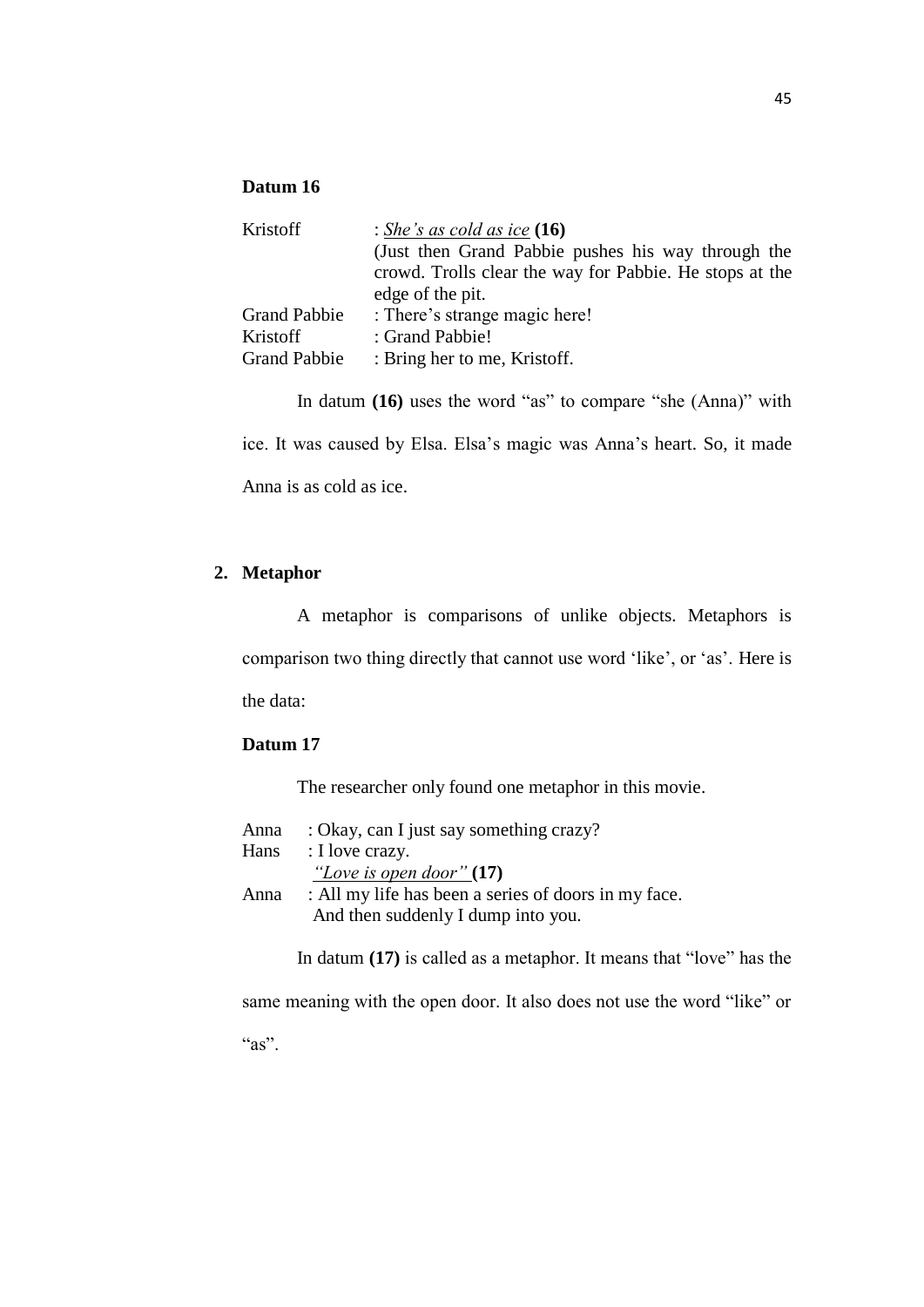# **3. Hyperbole**

Hyperbole is figure of speech which contains a point statement of exaggeration as it is". Hyperbole is an exaggeration more than the fact. See the data of hyperbole below:

# **Datum 18**

Datum 18 describes about the power of ice.

| : Beautiful! Powerful! Dangerous! Cold! |  |  |                       |                                     |                                                                                                                                                                                                  |
|-----------------------------------------|--|--|-----------------------|-------------------------------------|--------------------------------------------------------------------------------------------------------------------------------------------------------------------------------------------------|
|                                         |  |  |                       |                                     |                                                                                                                                                                                                  |
|                                         |  |  |                       |                                     |                                                                                                                                                                                                  |
|                                         |  |  |                       |                                     |                                                                                                                                                                                                  |
|                                         |  |  |                       |                                     |                                                                                                                                                                                                  |
|                                         |  |  |                       |                                     |                                                                                                                                                                                                  |
|                                         |  |  |                       |                                     |                                                                                                                                                                                                  |
|                                         |  |  | a hundred men. $(18)$ | threateningly. They fight it back). | Ice has a magic can't be controlled.<br>(A sharp ice floe overtakes the workers,<br>: Stronger than one, stronger than ten, <i>stronger than</i><br>(Massive fjord horses drag heavy ice plows). |

In datum **(18)** includes into hyperbole. It describes that ice has the strength powerfully. So, ice harvesters exaggerate the power of ice. Actually, a man is stronger than ice, because ice is just a thing. So, it is impossible that ice has the power that stronger than a hundred men.

# **Datum 19**

Datum 19 differs with datum 18. Datum 18 describes about the power of ice. Besides, datum 19 describes about a dance of Anna.

Anna : For the first time in forever, There'll be music, there'll be light For the first time in forever, *I'll be dancing through the night.* **(19)**

The statement in datum **(19)** includes hyperbole because it exaggerates something. It is impossible that Anna just dances through the night without any other activities.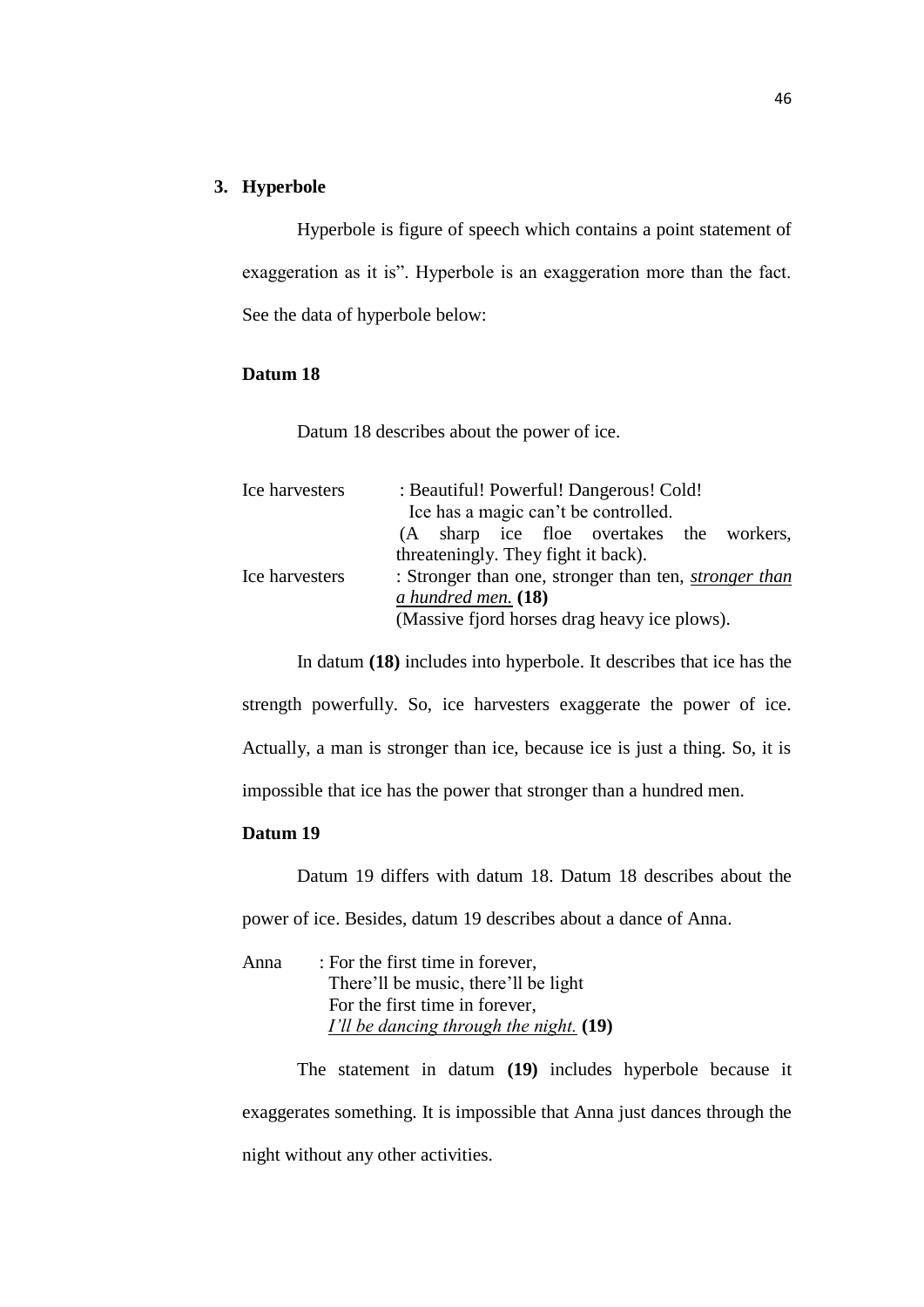Different from datum 19 that describe about the dance of Anna, datum 20 describes about Anna's dream. Anna : For the first time in forever.

| 4 MHH | $\,$ , 1 or the mot three in forever. |
|-------|---------------------------------------|
| Anna  | : I'm getting what I'm dreaming of    |
| Anna  | : A chance to world $(20)$            |
|       | A chance to find true love            |

In datum **(20)** includes hyperbole. Actually, it is impossible that Anna can change the world based on her dream.

# **4. Personification**

Personification is giving an inanimate object the characteristics of a person or animal. Personification is a figure of speech in which a thing or an animal is made by human. Here is the data of personification that used in the movie:

### **Datum 21**

In this datum, it describes about ice that has a magic.

|                | Ice harvesters : Beautiful! Powerful! Dangerous! Cold!  |
|----------------|---------------------------------------------------------|
|                | Ice has a magic can't be controlled. (21)               |
|                | (A sharp ice floe overtakes the workers, threateningly. |
|                | They fight it back.                                     |
| Ice harvesters | : Stronger than one, stronger than ten                  |
|                | Stronger than a hundred men!                            |
|                |                                                         |

The statement in datum **(21)** is personification, because ice is a thing. So, it is impossible for ice to have a magic like the human.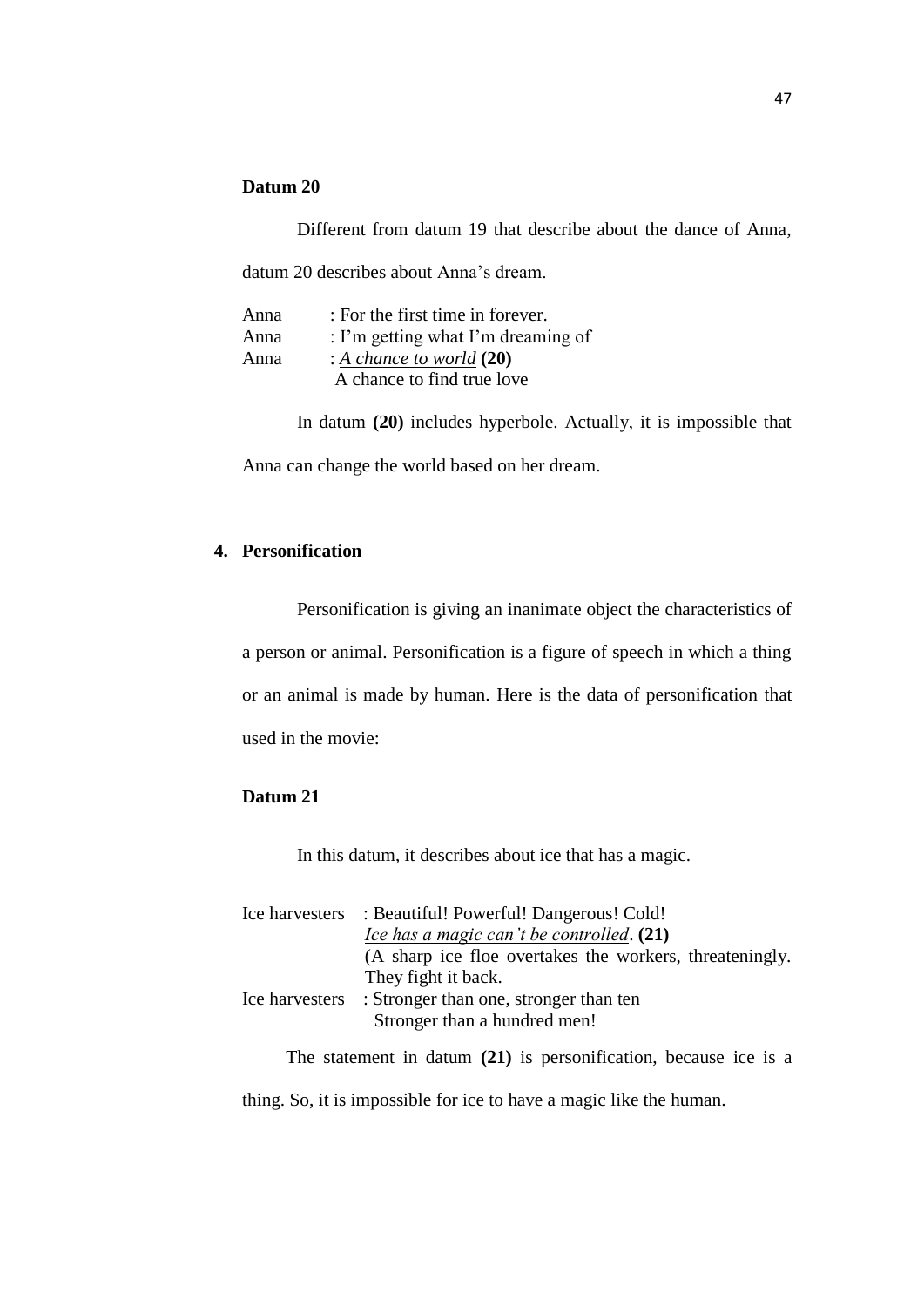Datum 22 differs with datum 21. In datum 21, it describe about the impossibility of ice that has a magic. Besides, datum 22 describes a sky is awake.

| Young Anna | : Wake up. Wake up. Wake up.                            |
|------------|---------------------------------------------------------|
| Young Elsa | : Anna, go back to sleep.                               |
|            | (Anna rolls onto her back and spreads all her weight on |
| Elsa).     |                                                         |
| Young Anna | : I just can't. The sky's awake $(22)$ , so             |
|            | I'm awake, so we have to play.                          |
| Young Elsa | $\therefore$ Go play by yourself.                       |

In datum **(22),** the researcher founds a personification. "Awake"

is human being. The sky isn't human. It is a thing. So it is impossible for Sky's awake like human being.

# **Datum 23**

Different from datum 22 that described about the sky is awake. In

datum 23, it describes about the gloves that can help the human.

King : (Elsa sits at the window looking out, longingly. Suddenly, her ice hands freeze the windowsill. Later, the king slips leather gloves onto Elsa's hands.) *The gloves will help* **(23) (**He pats her gloved hand). King : See? You are good... (Starting their mantra) Conceal it.

In datum **(23)**, it is a personification. "Help" is human being.

Gloves are kinds of thing. So, it's impossible that gloves help the human.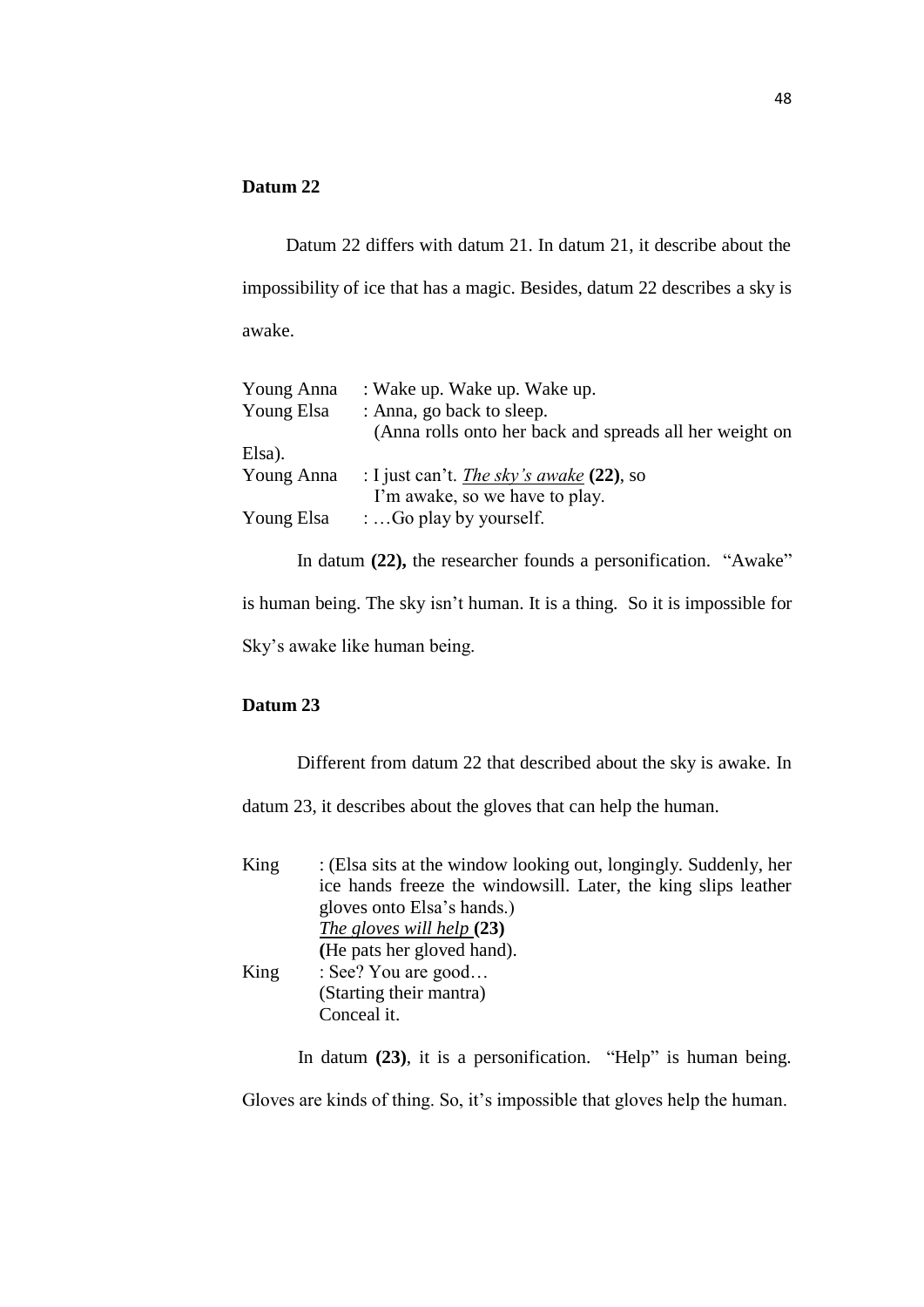Datum 24 differs with datum 23. In datum 23, it describes the impossibility of glove that can help Elsa. Besides, datum 24 describes about the heaven that can know Elsa tried.

Elsa : The wind is howling Like this swirling storm inside Couldn't keep it in, *Heaven knows I tried* **(24)**

In datum **(24),** the researcher also found a personification because heaven is a thing. It doesn't have eyes like the people. So, it is impossible for heaven knows like the human being.

## **Datum 25**

Datum 25 differs with datum 24. In datum 24, it describes about the impossibility of heaven that can know Elsa tried. And in datum 25, it describes the sky is awake.

Olaf : *Look, Sven. The sky's awake*. **(25)** (Behind Olaf and Sven, Anna walks with Kristoff. She shivers).

In datum **(25),** it includes a personification because sky is a thing.

So, it is impossible that sky is awake like human being.

### **5. Metonymy**

Metonymy is figure of speech that used word closely associated with another word". Metonymy is a close relationship which uses the name of things, a person, or characteristic as something itself. See the data below: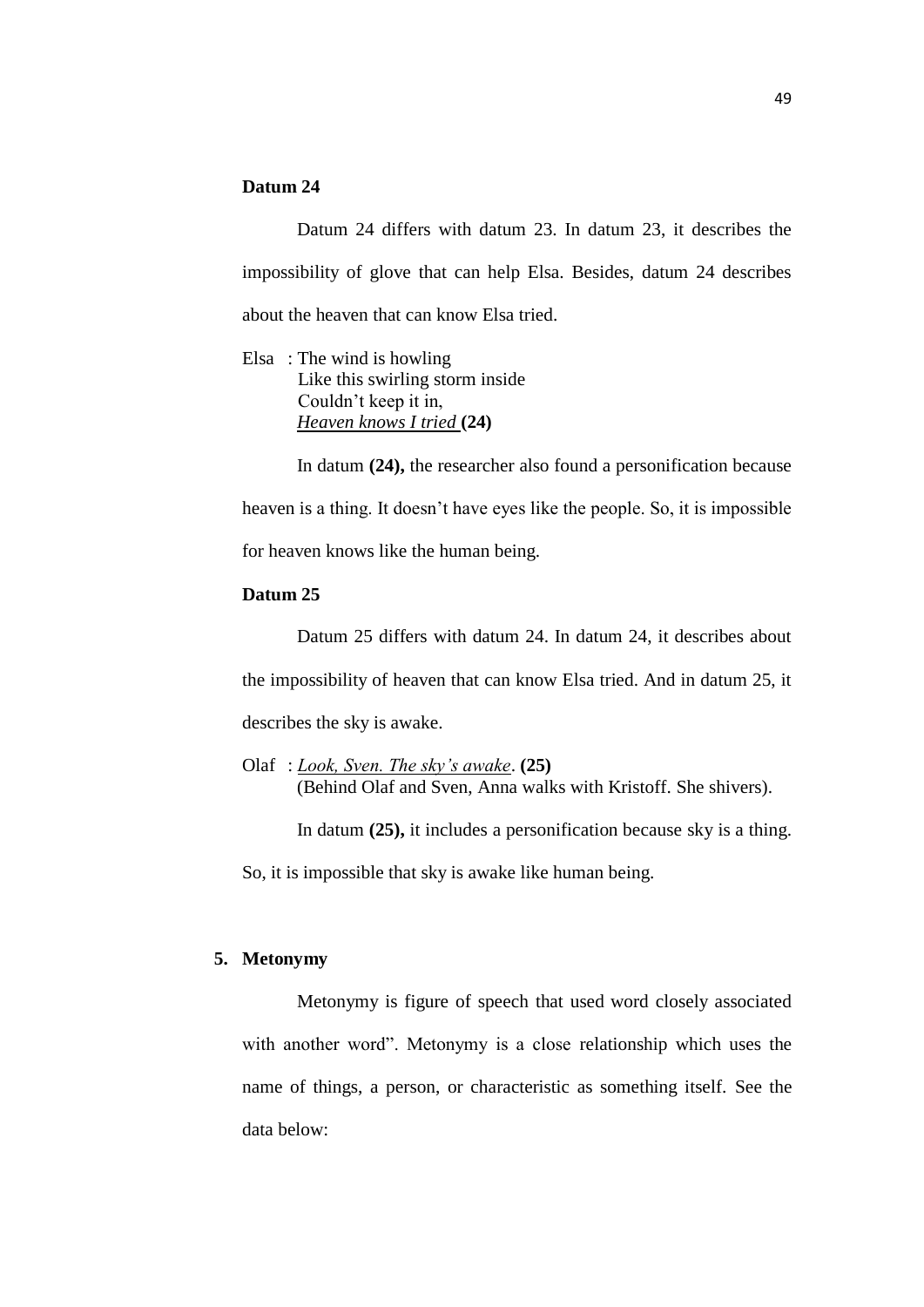In datum 26, Arendelle associated with the kingdom.

| Hans | $\therefore$ I'm coming with you                        |
|------|---------------------------------------------------------|
| Anna | : No, I need you here to take care of Arendelle. $(26)$ |
|      | (He sees the desperation in her eyes)                   |
| Hans | $\therefore$ on my honor.                               |

The statement in datum **(26)** includes metonymy. It means that Arendelle is the name of palace. Anna does not use the word "palace", but she directly uses the name of palace. It is Arendelle.

# **Datum 27**

Datum 27 differs with datum 26. In datum 26, it describes about Arrendelle that associated with the kingdom. Besides, datum 27 associated Elsa with the name of girl.

| Kristoff | : I wouldn't put my foot there.                             |
|----------|-------------------------------------------------------------|
| Anna     | : You're distracting me.                                    |
| Kristoff | $:$ Or there.                                               |
|          | How do you know Elsa even wants to see you? (27)            |
| Anna     | : I'm just blocking you out cause I gotta concentrate here. |

In datum **(27)** includes metonymy. It means that Elsa is name of queen of Arendelle. Kristoff does not use the word "queen, but he uses the name of queen.

# **Datum 28**

Datum 28 differs with datum 27. In datum 27, it associated Elsa with the name of queen. Besides, datum 28 associated Kristoff with the name of man. It is same in describing the name of people.

Bulda : Let me see. Bright eyes, working nose, strong teeth.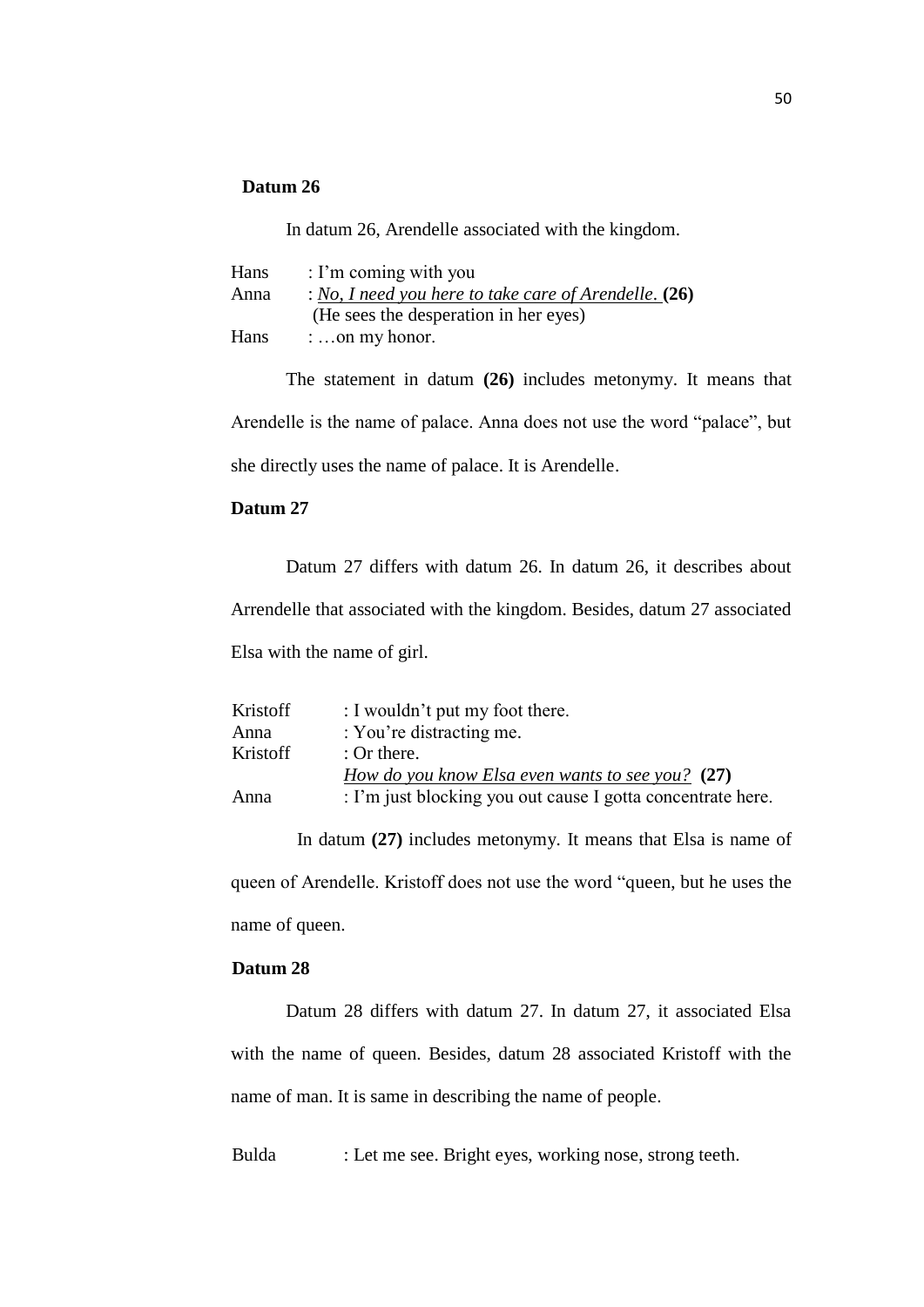Yes, yes, yes, *she'll do nicely for our Kristoff.* **(28)**

The statement in datum **(28)** includes metonymy. Bulda does not use the word "son" to call his child. He uses the name of his son, he is Kristoff.

# **Datum 29**

Datum 29 differs with datum 28. In datum 28, it associated Kristoff with the name of man. Besides, datum 29 associates Hans with the name of man. It is also same in describing the name of people.

| Kristoff | : Help us out, Sven!                                       |
|----------|------------------------------------------------------------|
|          | (Kristoff grabs Sven's antlers. Sven pulls them out.       |
|          | Kristoff helps Anna onto Sven and hops up behind her).     |
| Kristoff | : Come on, Olaf!                                           |
|          | (Sven takes off. Olaf grabs Sven's tail, rides with them). |
| Olaf     | : I'm coming! Let's go kiss Hans! Who is this Hans?! (29)  |
|          |                                                            |

Because in datum **(29)** includes metonymy. Hans is the name of

person (Anna's fiancé). Olaf uses the word "Hans" to call the person.

# **6. Alliteration**

Alliteration is the repetition of identical initial sounds in neighbouring words or syllables. It can be the last syllables in poem or poetry. Here is the data of alliteration:

# **Datum 30**

In datum 30, it identifies the initial sounds in neighbouring first syllables.

| Ice harvesters | : Cut through the heart, cold and clear. $(30)$ |
|----------------|-------------------------------------------------|
|                | Strike for love and strike for fear.            |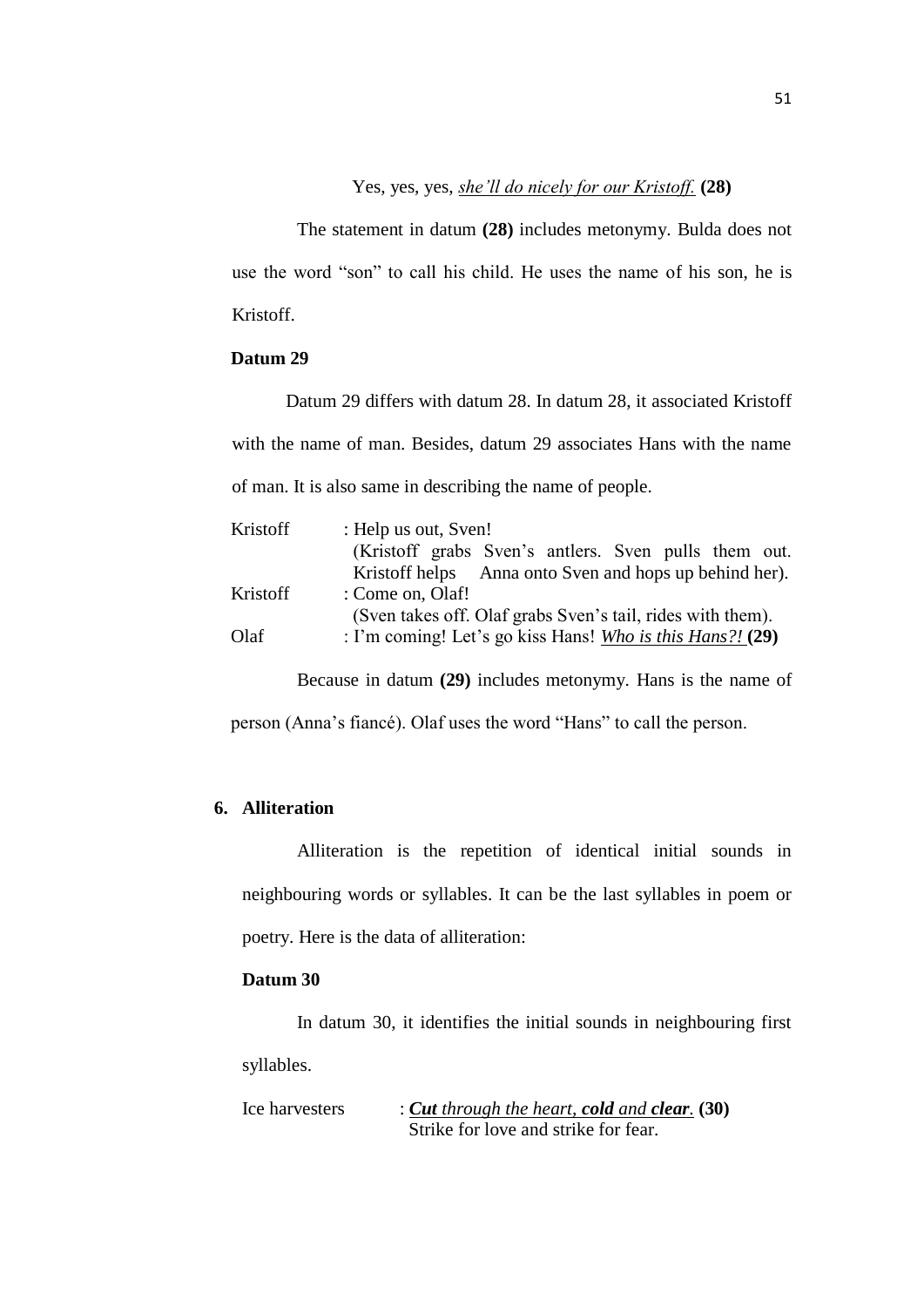In datum **(30)** includes alliteration. It means that the bold words have the same syllables.

#### **Datum 31**

Datum 31 differs with datum 30. In datum 30, it identifies the initial sounds in neighbouring first syllables. Besides, datum 31 identifies initial sounds in neighbouring last syllables.

Ice harvesters : *Stronger than one, stronger than ten, stronger than a hundred men* **(30)** (Massive fjord horses drag heavy ice plows)

In datum **(30)** includes alliteration, because the bold words have the same last syllable.

# **Datum 32**

Datum 31 and 32 are same in identifying last syllables.

Anna : *For years I have roamed these empty halls. Why have a ballroom with no balls?* **(32)** Finally, they're opening up the gates!

The statement in datum **(32)** includes alliteration. It has the same

syllable. It locates in the last sentences.

# **Datum 33**

Datum 33 is also same with datum 32. It identifies initial sounds

in neighbouring last syllables.

Anna : *There'll be real, actual people* **(32)** It'll be totally strange. But wow, am I so ready for this change!

In datum **(32),** the researcher is also an alliteration. The bold

words have the same last syllable.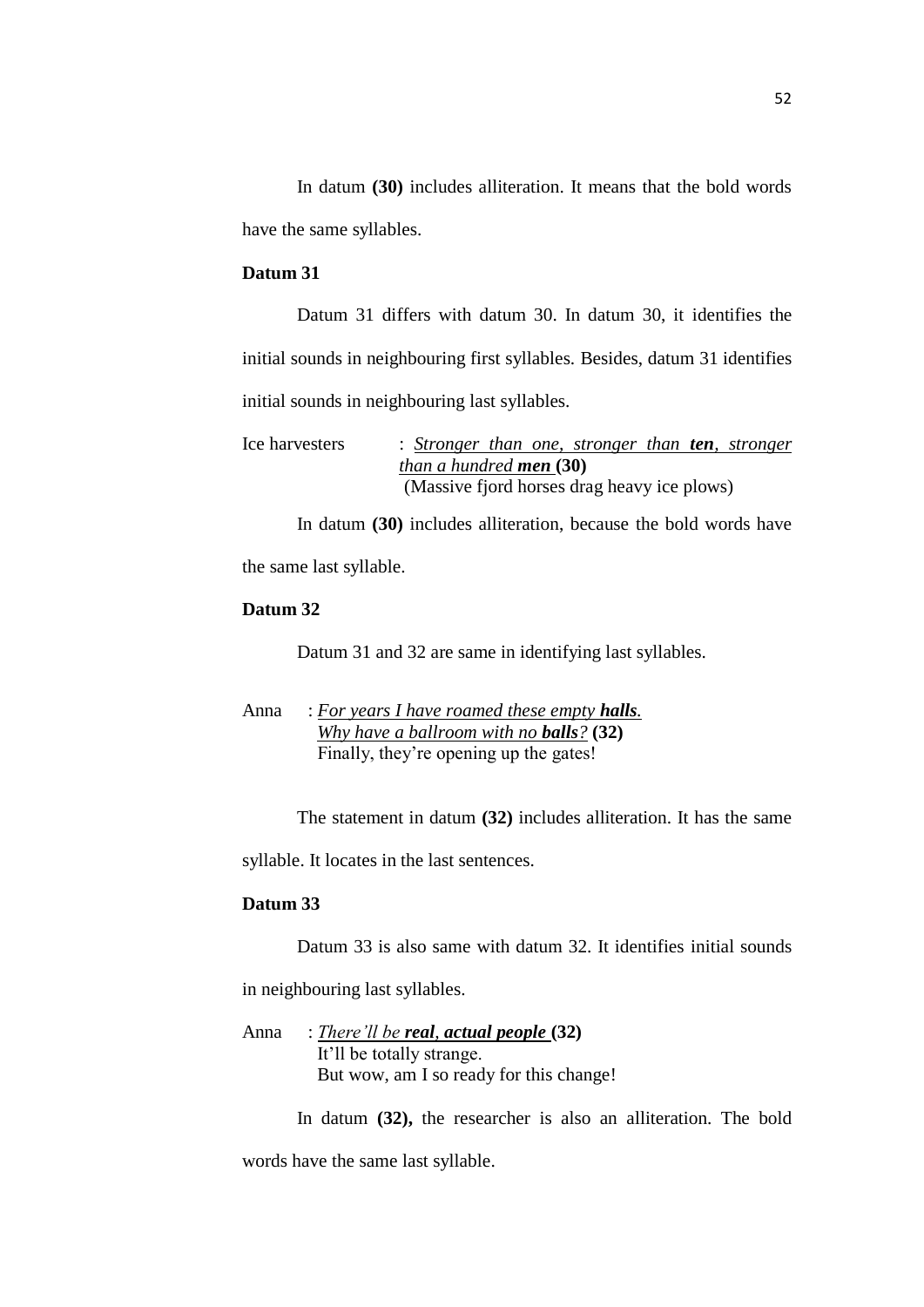Datum 33 is also same with datum 32. It identifies initial sounds in neighbouring last syllables.

| <b>Both</b> | $: Our$ mental synchronization             |
|-------------|--------------------------------------------|
|             | Can have but one <b>explanation</b> , (33) |
| <b>Hans</b> | : You                                      |
| Anna        | : And I-                                   |
| <b>Hans</b> | $\therefore$ Were                          |
| Anna        | $: Just-$                                  |
| Hans        | : Meant to be                              |
|             |                                            |

In datum **(33),** it is also alliteration. It means that the bold words in datum **(33)** have the same syllable. It is in the last syllable.

# **Datum 34**

Datum 34 has the same identifying. It identifies initial sounds in

neighbouring last syllables.

Olaf : Yeah. *I bet Elsa's the nicest, gentlest, warmest person ever.* **(34)** (Olaf backs right into an icicle. It runs through his torso).

In datum **(34)** includes alliteration. It has the same last syllable.

# **Datum 35**

Datum 35 is also same with datum 34. It also identifies initial sounds in neighbouring last syllables.

Anna : *Please don't slam the <i>door*. *You don't have to keep your distance anymore*. **(35)**

In datum **(35),** the researcher found alliteration. It has the same

syllable. It locates in the last syllable.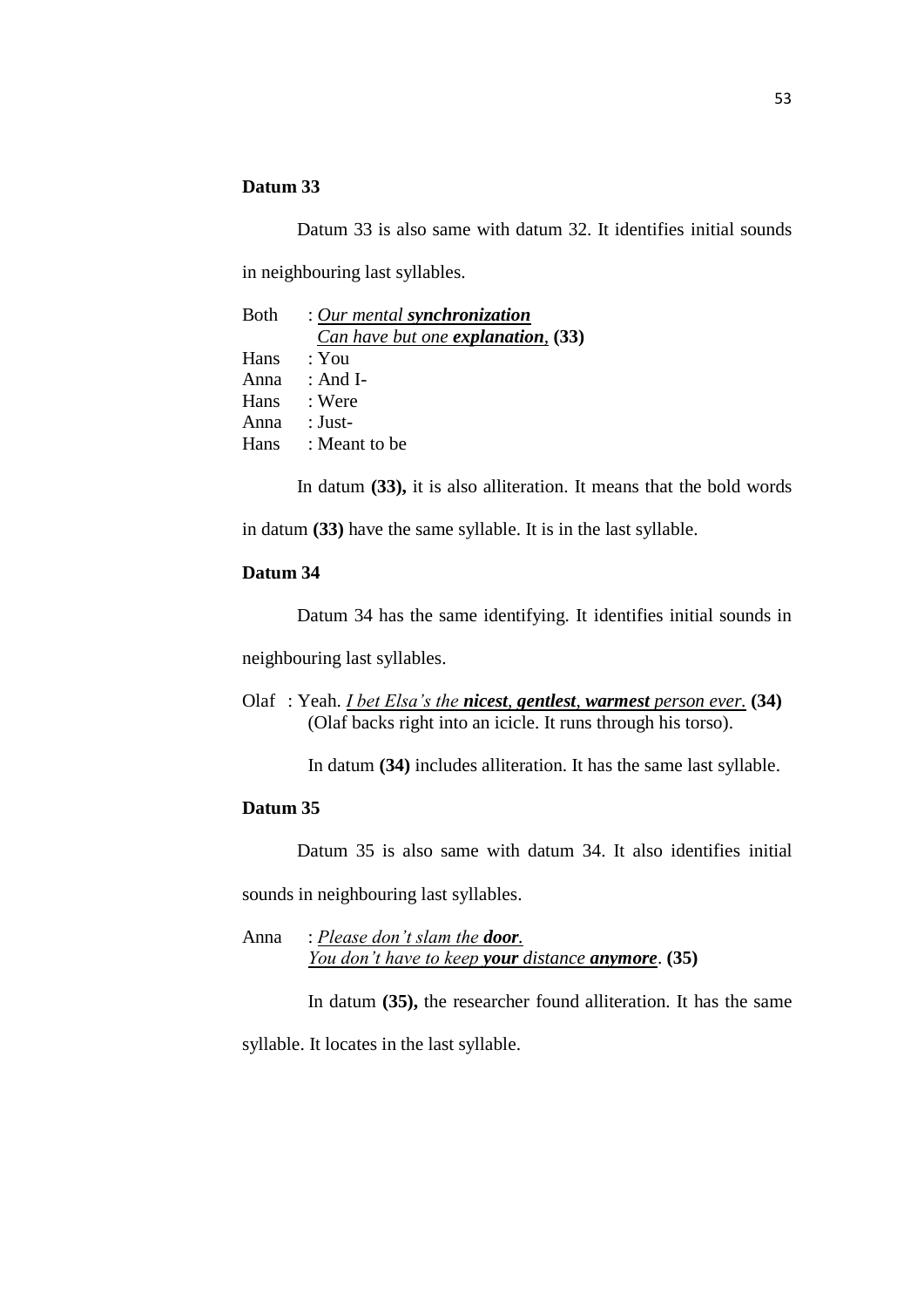Datum 36 is same with datum 35. It also identifies initial sounds

in neighbouring last syllables.

"Fixer-Upper"

Trolls : Is it the clumpy way he walks? Or the grumpy way he walks? *Or the pear-shaped, square-shaped* **(36)**  Weirdness of his feet?

In datum (**36**) includes alliteration. The bold words have the

same syllable. It is in the last syllable.

### **Datum 37, 38, 39, and 40**

Data 37, 38, 39, and 40 have the same identifying. They identify

initial sounds in neighbouring last syllables.

| Trolls : <i>He's just a bit of a fixer upper</i> (37)                 |
|-----------------------------------------------------------------------|
| He's got a couple a bugs                                              |
| Kristoff: No, I don't                                                 |
| Trolls : his isolation is confirmation of his desperation for healing |
| hugs. $(38)$                                                          |
| So he's a bit of a fixer-upper, but we know what to do.               |
| <i>The way to fix up this fixer upper</i> (39) is to fix him up with  |
| you.                                                                  |
| (The girl trolls sweep Anna away. The boys take Kristoff)             |
| Kristoff: Enough! She's is engaged to someone else. Okay?!            |
| (Trolls beat. Blink. Blink. The boy Trolls turn, huddle               |
| Trolls $\therefore$ So she's a bit of a fixer upper,                  |
| That's a minor thing.                                                 |
| This quote " <b>engagement</b> " is a flex <b>arrangement</b> . (40)  |
|                                                                       |
| The statement in datum $(37)$ , $(38)$ , $(39)$ , and $(40)$ include  |

alliteration. All data have the same syllable. They locate in the last. All data are showed by the bold words.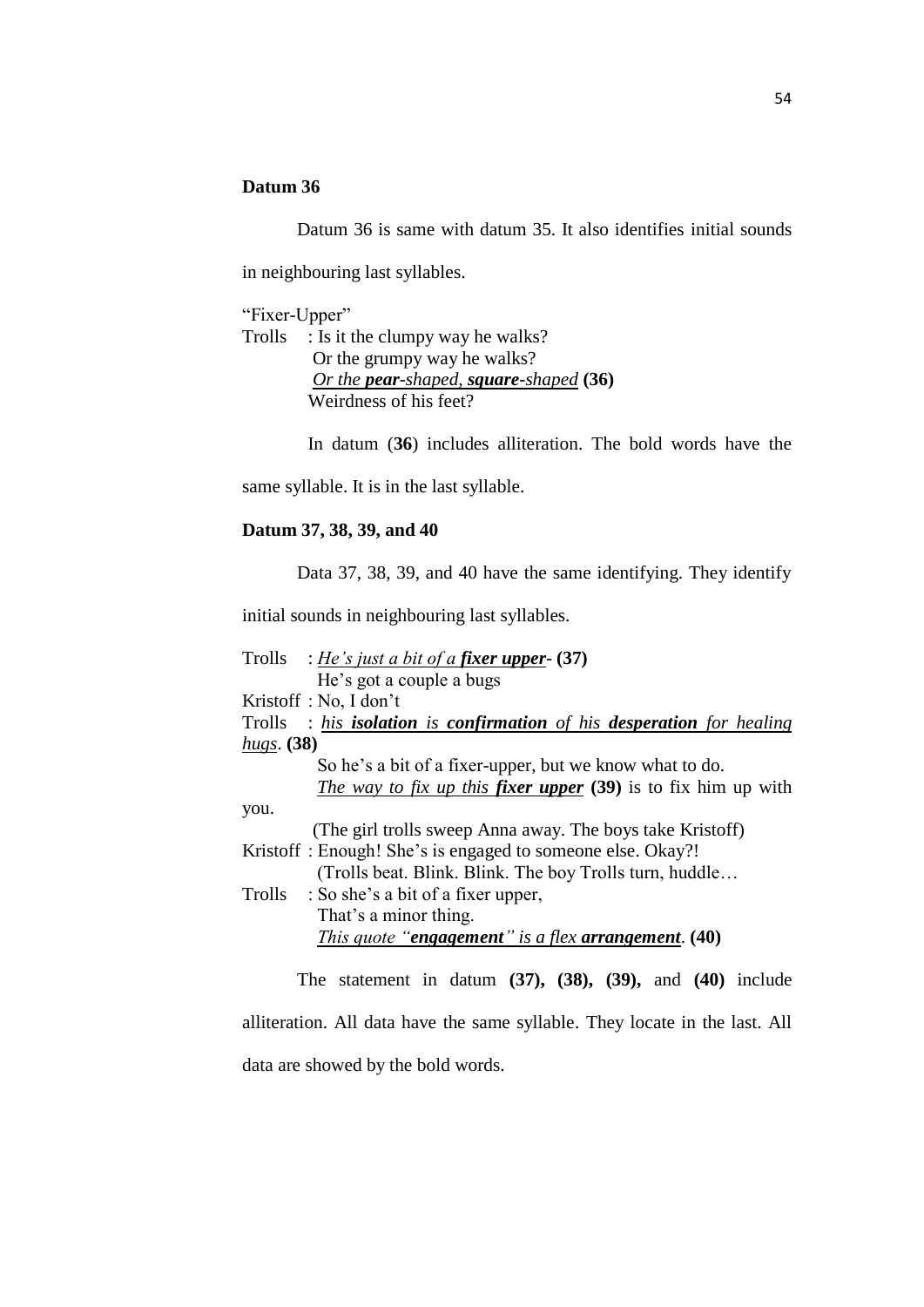Datum 41 also has same identifying with datum 40. It identifies initial sounds in neighbouring last syllables.

All Trolls : Everyone's a bit of a fixer upper, That's what it's all about *Father, sister, brother We need each other* **(41)** to raise us up and around us out.

In datum **(41)** includes alliteration. The bold words have the same syllable. It locates in the last syllable.

# **7. Idiom**

Idiom is a common expression understood figuratively, as the

literal definition makes no sense. See the data below:

### **Datum 42**

Datum 42 describes about the unintentional action of Elsa to her

sister, Anna.

|      | Young Elsa : Slow down!                                      |
|------|--------------------------------------------------------------|
|      | (Elsa suddenly slips. Her magic accidently strikes Anna in   |
|      | the head. Anna tumbles down a snow bank and lands,           |
|      | unconscious)                                                 |
|      | Young Elsa : Mama! Papa!                                     |
|      | (The room around them fills with frightening ice spikes.)    |
|      | The parents burst through the frozen door. Gasp at the sight |
|      | of the room).                                                |
| King | : Elsa, what have you done? This is getting out of hand!     |
|      | (42)                                                         |
|      |                                                              |

The sentence in datum **(42)** includes idiom. From the manual meaning we can know that "*This is getting out of hand"* has illogical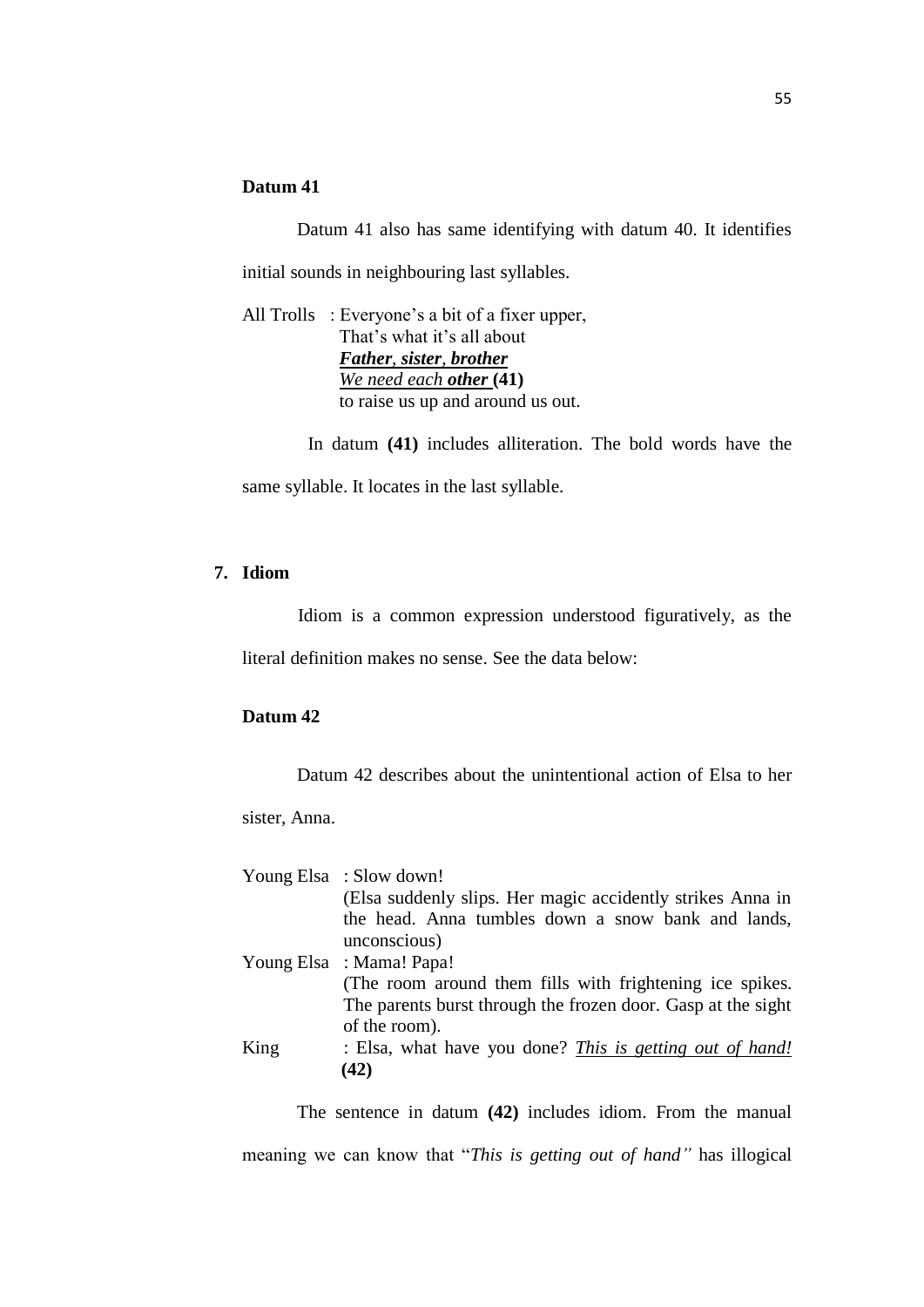meaning. Actually, it has the meaning that Elsa has done something wrong that made her sister in danger. But it was unintentional.

### **Datum 43**

Datum 42 describe about the unintentional action of Elsa to her sister, Anna. Besides, datum 43 describes about the condition of Elsa.

| Elsa  | : It was an accident. I'm sorry, Anna. |
|-------|----------------------------------------|
| Queen | : (about Anna)                         |
|       | She's ice cold. $(43)$                 |
| King  | : I know where we have to go.          |

In datum **(43)** includes idiom. It has undiscovered meaning. In the sentence *"She's ice cold"* means that her body is cold like ice, because Elsa's magic strikes her head.

### **Datum 44**

Datum 44 differs with datum 43. Datum 43 described about the condition of Elsa, but datum 44 describes about the relationship between Anna and Elsa.

| Young Anna | : (Anna plays with two dolls, gives up, sad) |
|------------|----------------------------------------------|
|            | We used to be best buddies (44)              |
|            | And now we're not.                           |
|            | I wish you would tell me why.                |
|            | (Anna peeks through the key hole)            |
| Young Anna | : Do you want to build snowman?              |
|            | Anna calls through the keyhole.              |
| Young Anna | : It doesn't have to be a snowman.           |
| Young Elsa | : Go away, Anna                              |
| Young Anna | : (heartbroken)  okay bye.                   |
|            |                                              |

Because in datum **(44)** includes idiom. It has disappeared meaning. In this sentence *"We used to be best buddies"* has the meaning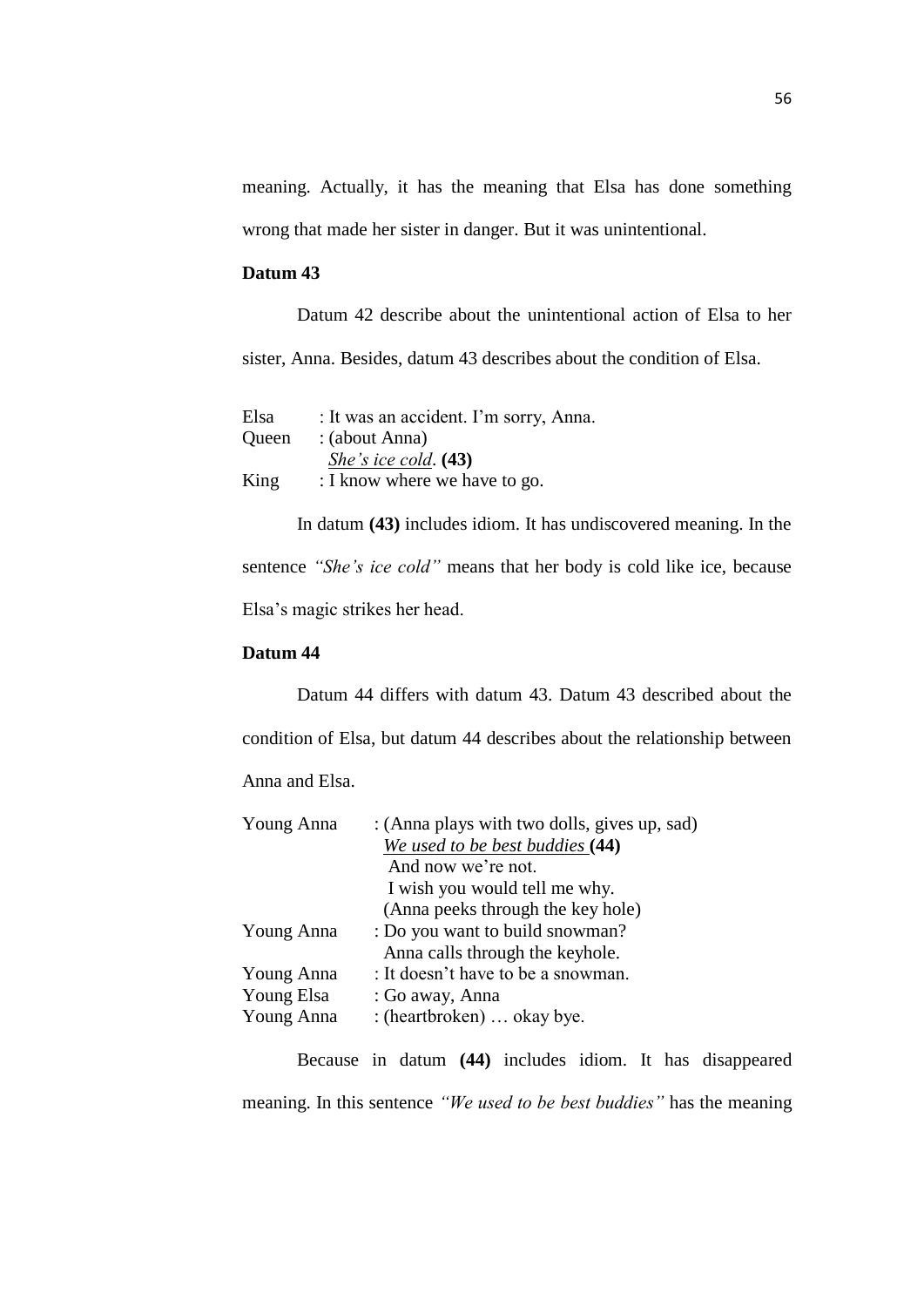that in the past Anna and Elsa had the good relationship and always playing together. Now, they do not play together again.

### **8. Rhetoric**

Rhetoric is a figure of speech by question, which actually does not need to be answered because the answer of the questioner is already contained in the question. The data of rhetoric can see below:

### **Datum 45**

Datum 45 describes about Kristoff who asked to Anna about her parent's warning.

| Kristoff | : Didn't your parents ever warn you about strangers? $(45)$ |
|----------|-------------------------------------------------------------|
|          | (Anna eyes Kristoff up and down, then slides away from      |
|          | him).                                                       |
| Anna     | : Yes, they did but Hans is not a stranger.                 |

This sentence in datum **(45)** includes rhetoric. It is a question, but this question does not need answer because the answer contained in the question. It means that Kristoff asked Anna about her parents. It is about parent's warning to the child. Actually, Kristoff knew that every parent always warn their children.

#### **Datum 46**

Datum 46 described that Olaf was created by Elsa. It differs with datum 45 that described about Kristoff who asked to Anna about her parent's warning.

Anna : Olaf, *did Elsa build you?* **(46)** Olaf : Yeah, why?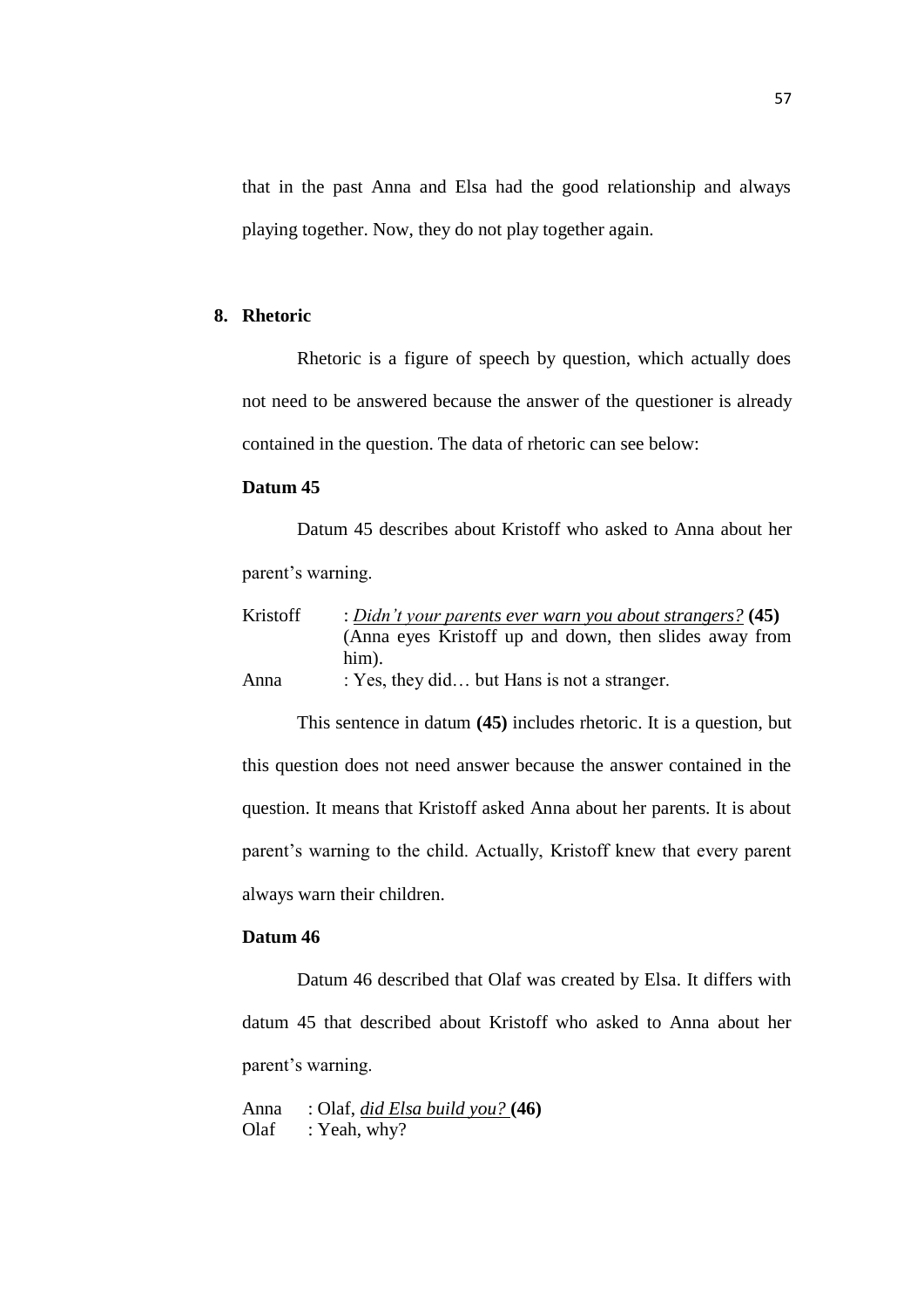(Curious, Kristoff takes one of Olaf's twig arms off, studies it. It seems to be moving in sync with his other arm).

In datum **(46)** includes rhetoric. The answer of questioner is already contained in the question. It means that Olaf was built by Elsa, and Anna had known it.

#### **Datum 47**

Datum 47 differs with datum 46. In datum 46, it described that Olaf was created by Elsa. Besides, datum 47 describes that Anna does not believe to Olaf.

| Anna     | : Do you think you could show us the way? $(47)$         |
|----------|----------------------------------------------------------|
| Olaf     | : Yeah, $why$ ?                                          |
| Kristoff | : How does this work?                                    |
|          | (Olaf's dismembered arm slaps Kristoff across the face). |

In data **(47)** includes rhetoric. It is a question. The answer is inside the question. It means that Anna does not believe that Olaf can show the way.

#### **Datum 48**

Datum 48 describes that Kristoff cares to Anna. It differs with datum 47 that Anna does not believe to Olaf. But it has the same describing. Both of them do not believe to the people.

| Kristoff | : Or there. How do you know Elsa even wants to see you?   |
|----------|-----------------------------------------------------------|
|          | (48)                                                      |
| Anna     | : I'm just blocking you out cause gotta concentrate here. |
| Kristoff | : You know, most people who disappear into the mountains  |
|          | want to be alone.                                         |
| Anna     | : Nobody wants to be alone, except maybe you              |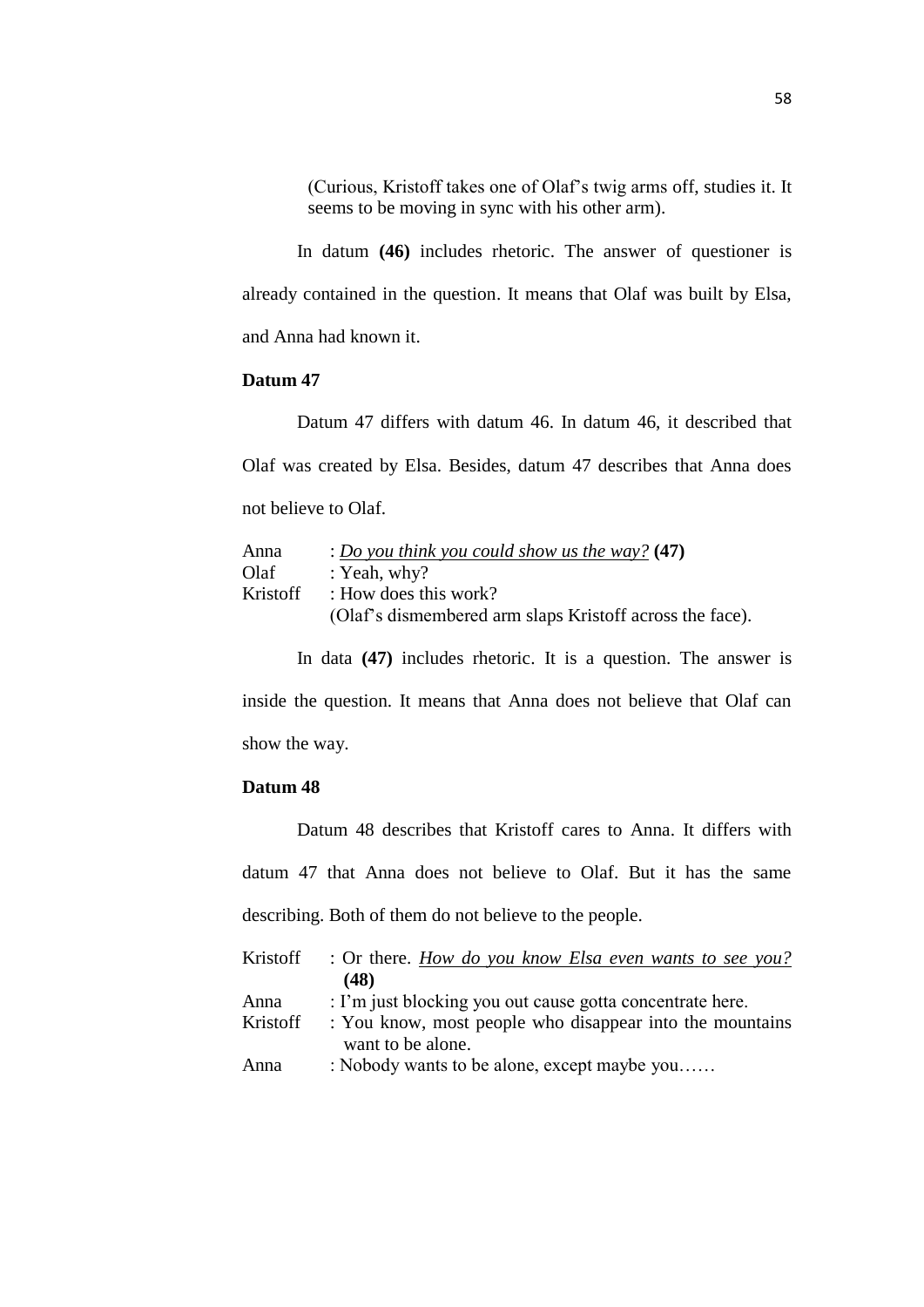The statement in datum **(48)** includes rhetoric. The answer is already contained in the question. The mean is Kristoff does not believe that Elsa care to Anna.

### **Datum 49**

Datum 49 differs with datum 48. Datum 48 described that Kristoff cares to Anna. Besides that, datum 49 describes that Olaf does not believe to Anna.

Olaf : ……knock…. (She doesn't) Just knock…. (She doesn't. To Kristoff) Why isn't knocking…? *Do you think she knows how to knock?* **(49)** (Anna finally knocks. The sound echoes inside. The ice doors slide open)

In datum **(49)** includes rhetoric. There is an answer inside the question. It means that Olaf asked to Kristoff. Olaf does not believe that Anna knew how to knock.

# **9. Onomatopoeia**

Onomatopoeia is naming an action or a thing according to what it

sounds like. There are three data of onomatopoeia in this movie:

#### **Datum 50**

Datum 50 is naming the step of feet according to what it sounds

likes.

| Ice harvesters | : See the beauty sharp and sheer.                  |
|----------------|----------------------------------------------------|
|                | Split the ice apart!                               |
|                | And break the frozen heart                         |
|                | <b>Hup!</b> Ho! Watch your step! Let it go! $(50)$ |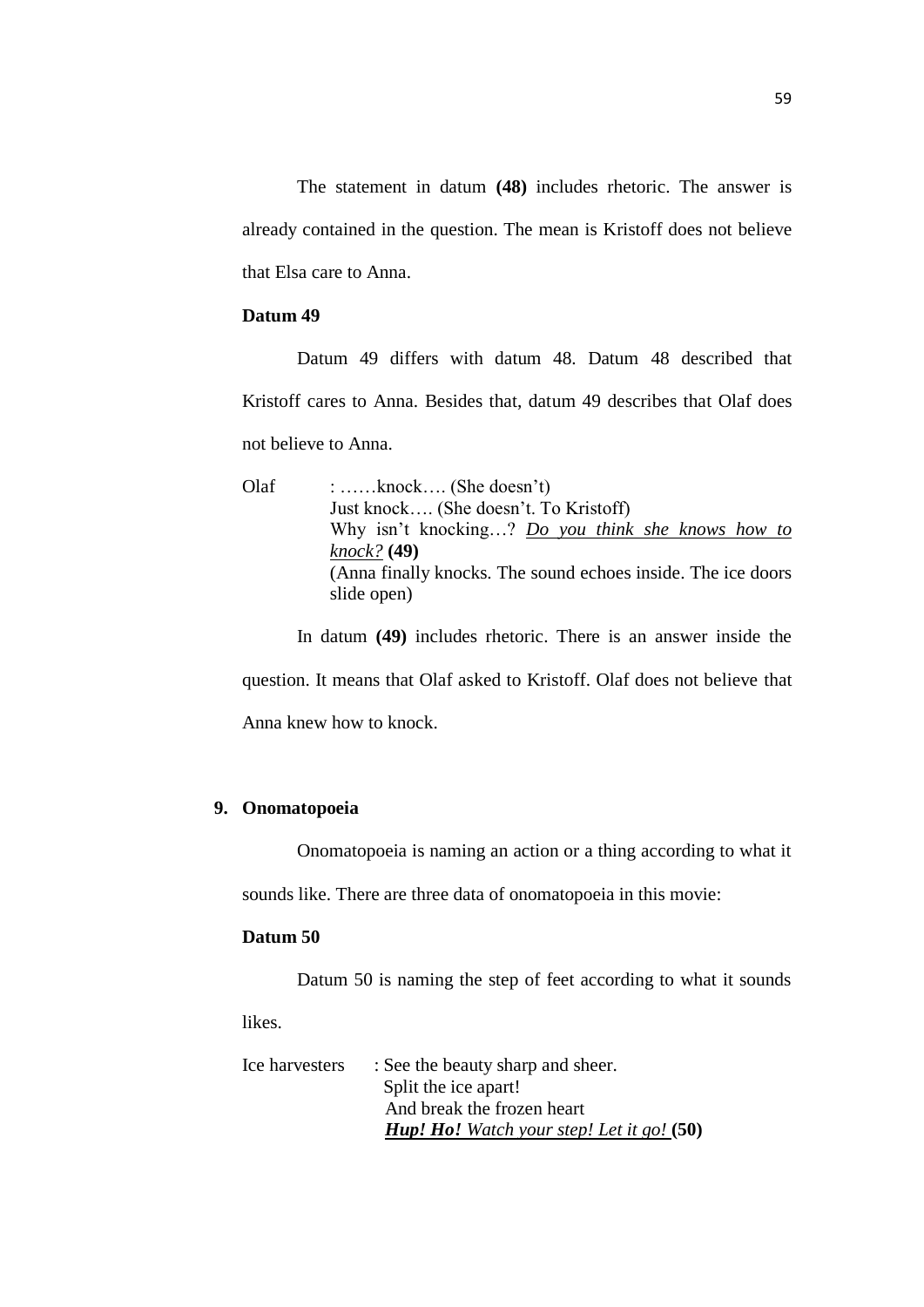In datum **(50)** includes onomatopoeia. Because, the bold words show what the step of feet sound like.

## **Datum 51**

Datum 51 differs with datum 50. In datum 50, it was naming the step of feet according to what it sounds likes. Besides that, datum 51 is naming the sound of clock.

| Anna | : Just watching the hours tick by.                    |
|------|-------------------------------------------------------|
|      | (Anna's eyes follow the grandfather clock's pendulum) |
| Anna | $:$ Tick tock. Tick tock. Tick tock. $(51)$           |

The sentence in datum **(51)** includes onomatopoeia. It shows the

sound of clock that always rotates.

#### **Datum 52**

Datum 52 is naming the sound of peacock. It differs with datum

51 that describe about the sound of clock.

(Out on the dance floor: The Duke showboats, but he's just awful. Anna tries to make best of it).

```
Duke : Like an agile peacock …cluck cluggle-cluck! (52)
(He lands on her feet).
```
Anna : Ow. Ow.

Because in datum **(52)** includes onomatopoeia. It shows the sound

of peacock. Its sound likes "*cluck cluggle-cluck".*

# **Datum 53**

Datum 53 differs with datum 52. In datum 52, it describe about

the sound of peacock. But, datum 53 describes about the expression of

jumping.

(They slide down the back of the roof out of sight. We next find them strutting on a bridge ledge).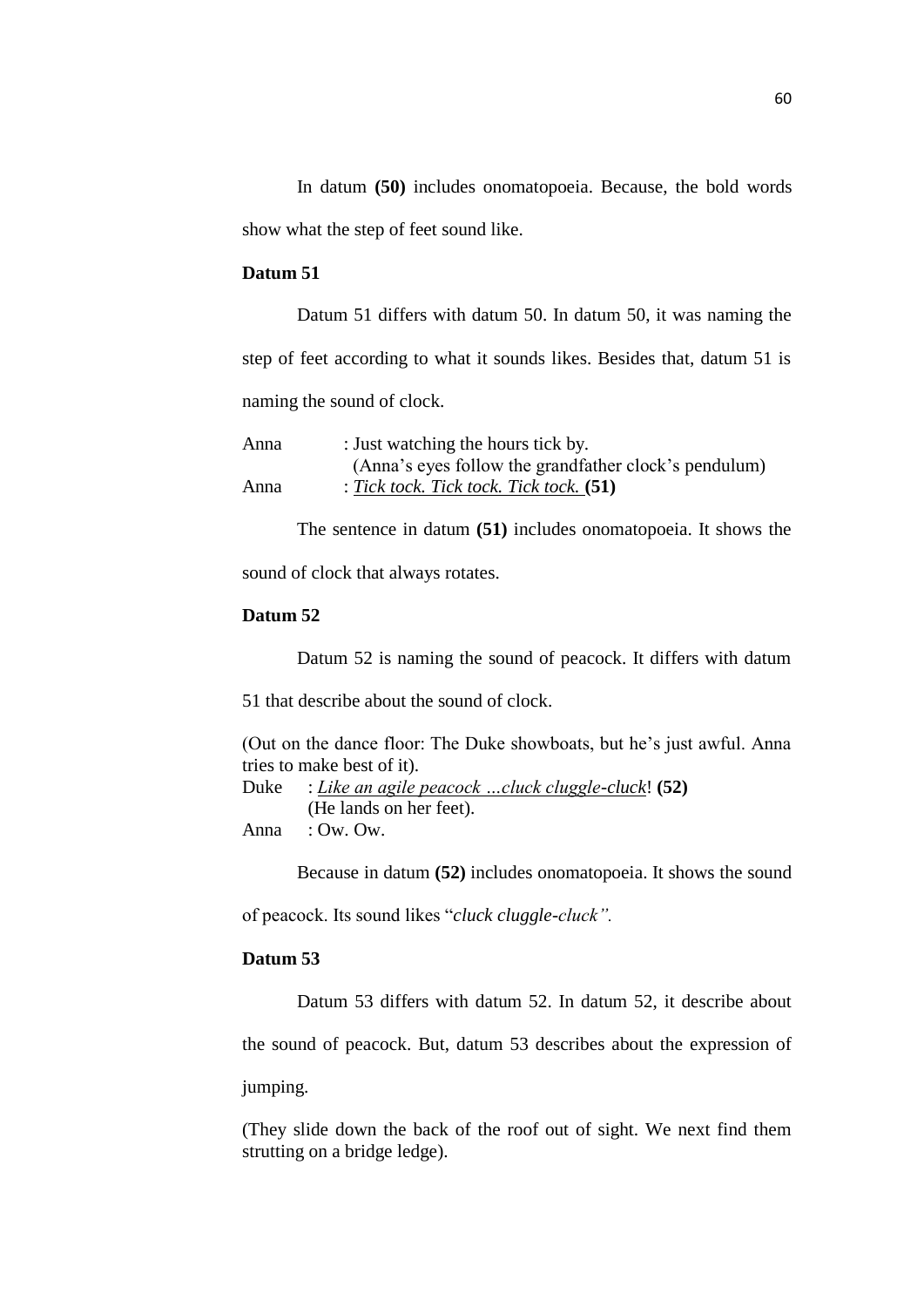|             | Anna : I've never met someone                                   |
|-------------|-----------------------------------------------------------------|
| <b>Both</b> | : who thinks so much like me?                                   |
| Both        | : $\lim_{n \to \infty}$ inx again. (53)                         |
|             | (Are they doing the robot? No, they're imitating the mechanical |
|             | figures on the clock tower).                                    |
|             |                                                                 |

In data **(53)** includes onomatopoeia. It shows the jumping activity

between Anna and Hans.

### **10. Repetition**

Repetition is repeating sound, words or a whole of word in

sentence for intensifying in suitable context. See the data below:

# **Datum 54**

Datum 54 describes to intensify Elsa to wake up.

| (Elsa sleeps in her bed. Her little sister Anna pops up beside her). |
|----------------------------------------------------------------------|
| Young Anna : Elsa. Psst. Elsa! Psst.                                 |
| (Elsa doesn't stir. Anna sits on Elsa and bounces).                  |
| Young Anna: Wake up. Wake up. Wake up. (54)                          |
| Young Elsa : (Grumbling) Anna, go back to sleep.                     |
| (Anna rolls onto her back and spreads all her weight on              |
| Elsa).                                                               |
|                                                                      |

The sentence in datum **(54)** includes repetition. It means that

Anna wished of Elsa very much to wake up, because, Anna will ask Elsa

to play.

# **Datum 55**

Datum 55 differs with datum 54. In datum 54, it was intensifying

for Elsa to wake up. And datum 55 intensifies that Elsa never come back.

Elsa : *Don't let them in*. *Don't let them see*. **(55)** Be the good girl you always have to be.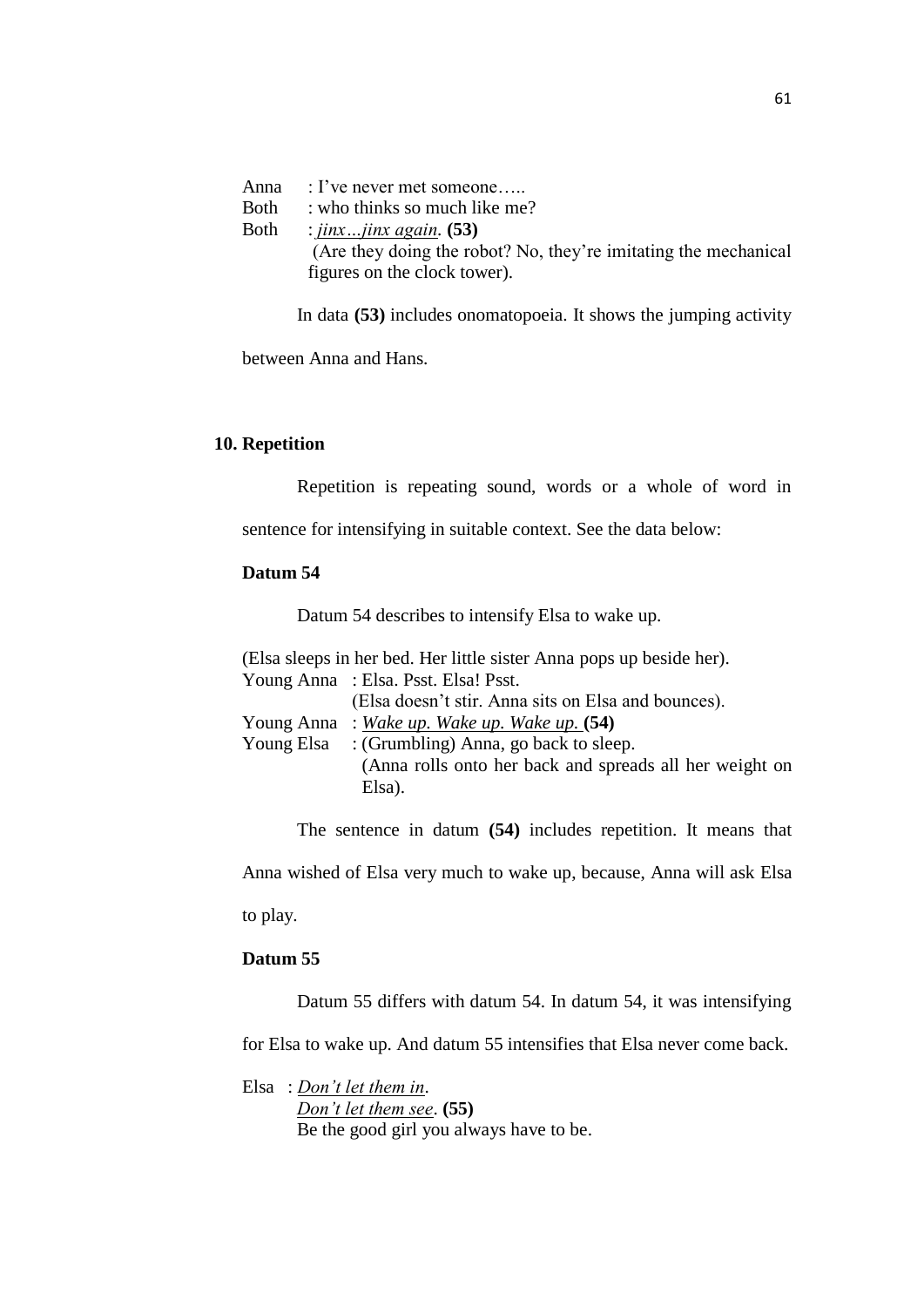(Elsa moves to a painting of her father's coronation. She takes off her gloves and mimics the painting by holding a candlestick and ornament in place of an orb and sceptre)

In datum **(55)** includes repetition. It means that Elsa doesn't come

back to the past. She will leave her bad past very much, and live by

herself as a good girl.

# **Datum 56 and 57**

Datum 56 intensifies for Anna and Hans are falling in love. Besides, datum 57 intensifies that Anna only falls in love with Hans, and also Hans.

| Both | : Love is an open door!                                       |
|------|---------------------------------------------------------------|
|      | Love is an open door! $(56)$                                  |
|      | (Cut to them sliding across an empty hallway in their socks). |
| Both | : Love is open door.                                          |
| Anna | : With you!                                                   |
| Hans | : With you!                                                   |
| Anna | : With you!                                                   |
| Hans | : With you! (57)                                              |
| Both | : Love is an open door.                                       |
|      | (They hop up on the castle roof and watch a shooting star).   |
|      |                                                               |

In datum **(56)** includes repetition. It means that Anna and Hans express their love like an open door.

The sentence in datum **(57)** also includes repetition. The meaning

is Anna will fall in love only with Hans, and also Hans.

# **Datum 58**

Datum 58 differs with datum 57. In datum 57, it intensified that Anna only falls in love with Hans, and also Hans. And datum 58 intensifies that Elsa forbid Anna to get married.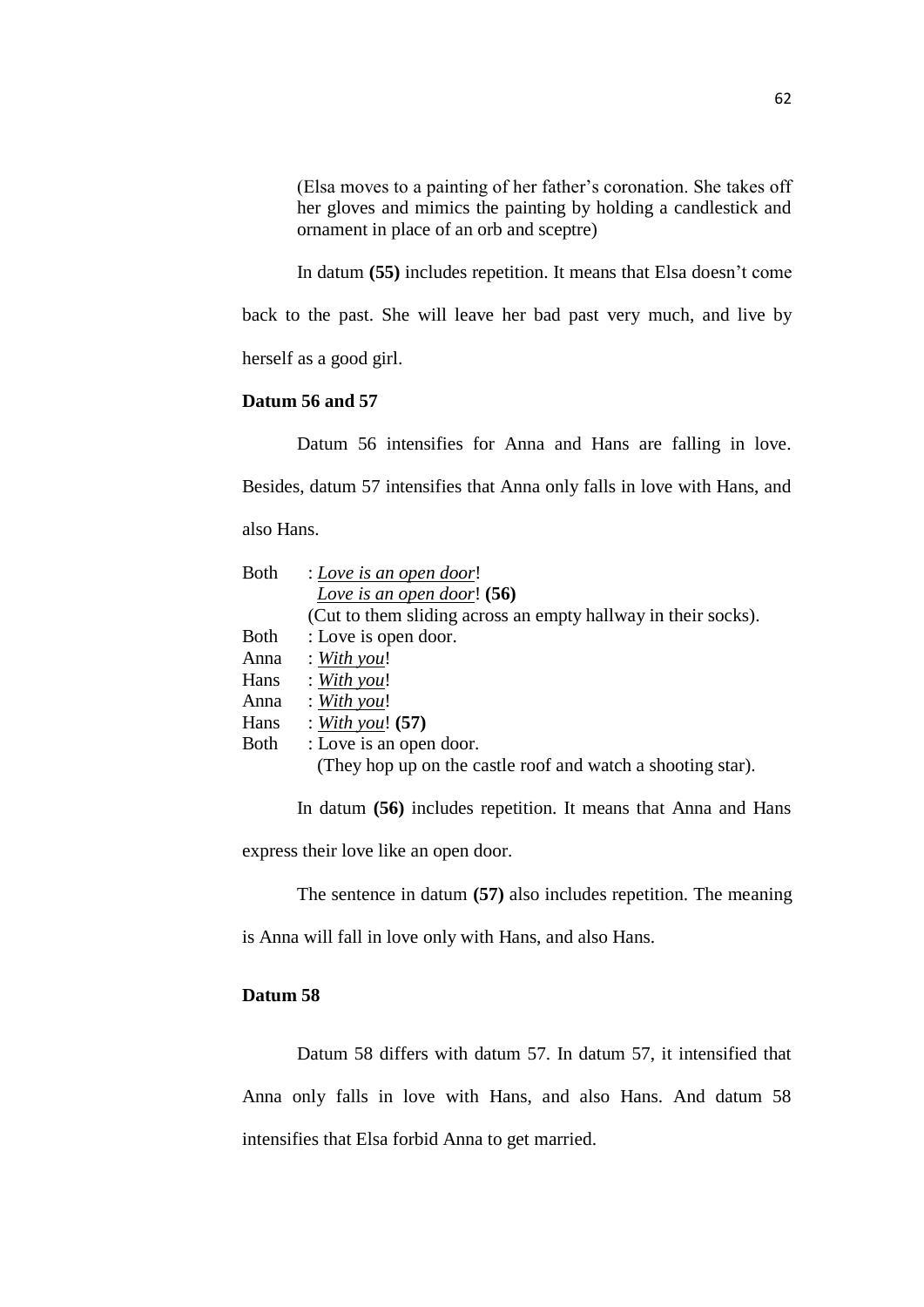| Elsa : Wait. Slow down. No one's brothers are staying here. No one is |
|-----------------------------------------------------------------------|
| <i>getting married.</i> (58)                                          |
| Anna: wait, what?                                                     |
| Elsa : May I talk to you, please. Alone!                              |
| (Anna sees Han's worried face. Hooks arm with him).                   |
|                                                                       |

The sentence in data **(58)** includes repetition. It means that Elsa

does not permit Anna to marry with the person who just met.

### **Datum 59**

.

Datum 59 also differs with datum 58. Datum 58 intensified that

Elsa forbid Anna to get married. But, in datum 59 it intensifies that Elsa

will leave her bad past.

| Elsa | : Let it go. Let it go. (59)                |
|------|---------------------------------------------|
|      | Turn away and slam the door.                |
|      | I don't care what they're going to say.     |
|      | Let the storm rage on.                      |
|      | The cold never bothered me anyway.          |
|      | (Elsa lets her cape fly back into the wind) |

Because in datum **(59)** includes repetition. It means that Elsa will

leave her bad past very much. She also does not care what the people are

going to say.

### **Datum 60**

Datum 60 intensifies that Elsa never come back. It differs with

datum 59. It intensified that Elsa will leave her bad past.

Elsa : (standing firmly in her mighty ice palace, Elsa removes her crown and throws it).

 I'm never going back; *the past is in the past*. **(60)** (She takes down her hair and creates a new dress made of ice)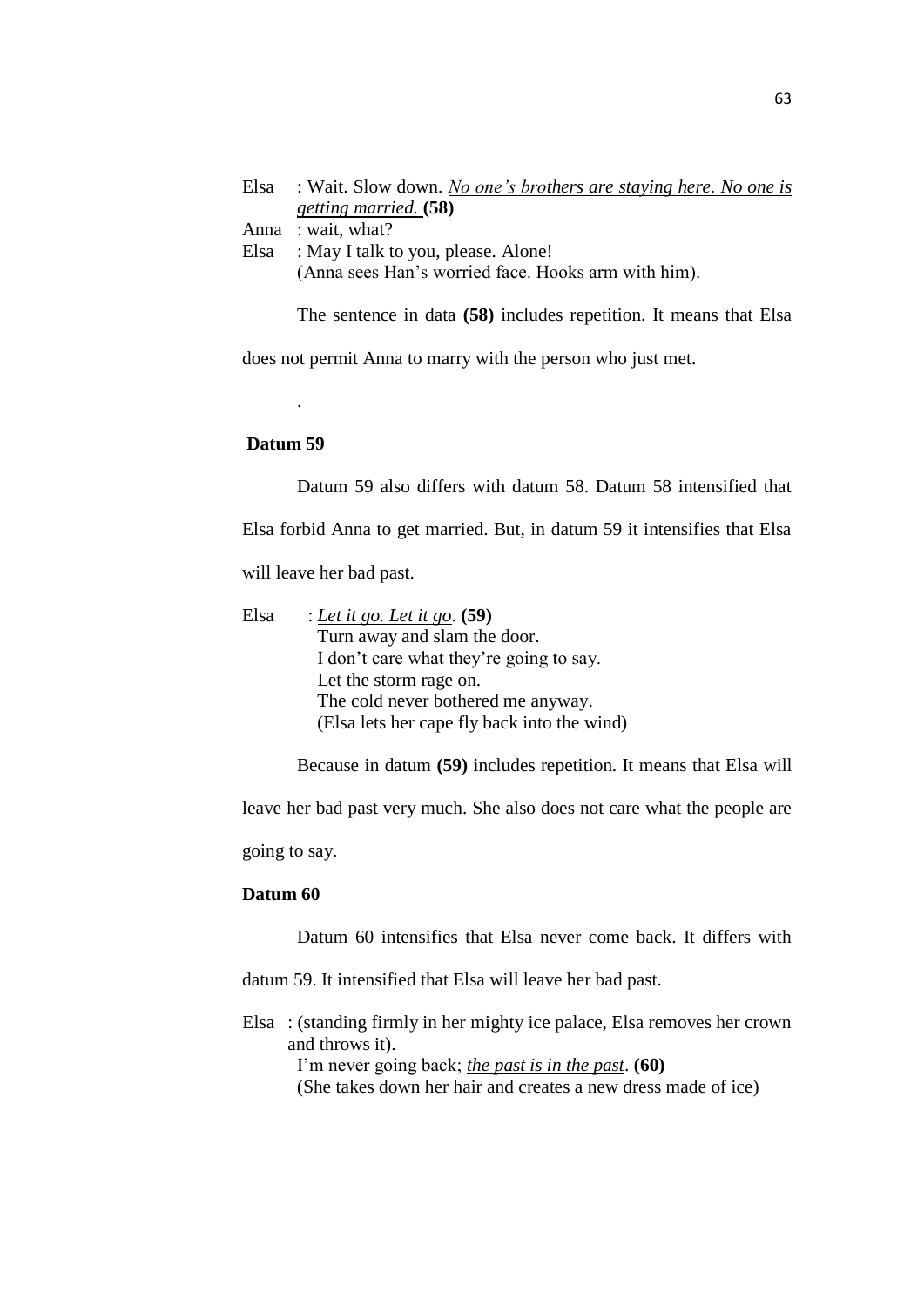The sentence in datum **(60)** also includes repetition. It means that Elsa is never coming back to the past.

## **Datum 61**

Datum 61 differs with datum 60. In datum 60, it intensified that

Elsa never come back. Besides, datum 61 intensifies that Anna feels very

cold.

(Anna goes tumbling down the hill. She lands with a crash in an icy stream at the bottom). Anna : (From inside the snowball) *Cold, cold, cold, cold, cold, ,,,* **(61**)

In datum **(61)** includes repetition. It means that Anna feels very

cold, because she is inside the snowball in the hill.

#### **Datum 62**

Datum 62 intensifies that Kristoff does not believe to Anna about

her love to Hans. It differs with datum 6. It intensified that Anna feels

very cold.

| Kristoff | : Have you had a meal with him yet?                |
|----------|----------------------------------------------------|
|          | What if you hate the way he eats?                  |
|          | What if you hate the way he picks his nose? $(62)$ |
| Anna     | : Picks his nose?                                  |
| Kristoff | : And eats it.                                     |
| Anna     | : Excuse me, sir. He's a prince.                   |

Because in datum **(62)** includes repetition. It means that Kristoff

unbelieves that Anna really likes the way of Hans's eating or picking nose.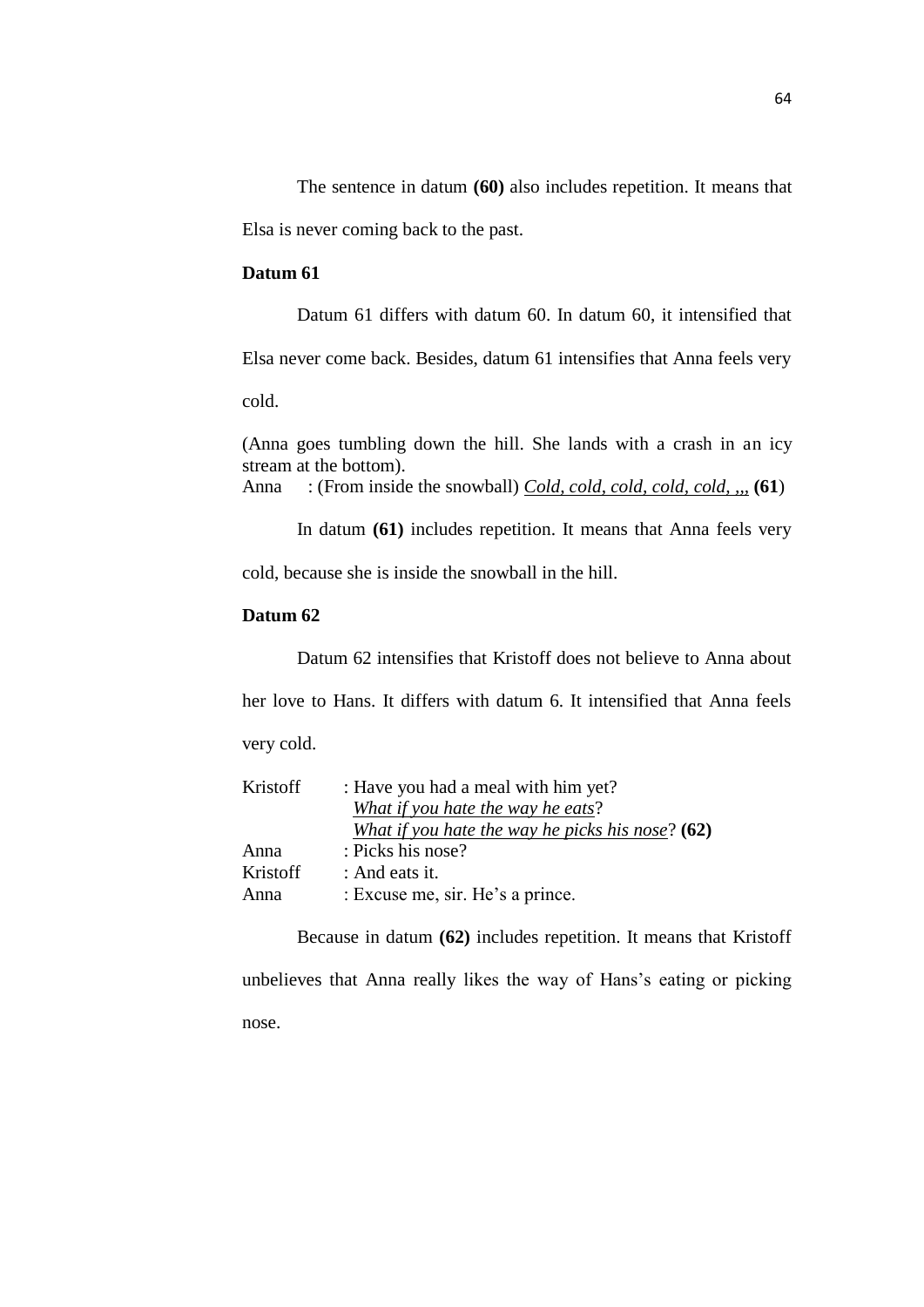Datum 63 differs with datum 62. In datum 62, it intensified that

Kristoff does not believe to Anna about her love to Hans. Besides, datum

63 intensifies for Sven to pull strongly.

Anna : *Pull! Sven! Pull!* (The axe is tied to a rope, than wrapped around Sven. Anna helps Sven pull Kristoff to safety).

The sentence in datum **(63)** includes repetition. It means that

Anna motivate Sven to pull strongly.

# **Datum 64**

Datum 64 intensifies that Elsa will alone. It differs with datum 63.

In datum 63, it intensified for Sven to pull strongly.

| Elsa | : Anna, Please go back home! Your life waits. Go enjoy the<br>sun and open the gates. |
|------|---------------------------------------------------------------------------------------|
| Anna | $:$ yeah, but                                                                         |
| Elsa | : I know!                                                                             |
|      | You mean well, but leave me be. Yes, I'm alone but I'm                                |
|      | alone and free. (64)                                                                  |
|      | (Elsa opens up the balcony doors)                                                     |

In datum **(64)** includes repetition. It means that Elsa will be alone

and free very much, although Anna asked her to go back home.

# **Datum 65**

Datum 65 differs with datum 64. In datum 64, it intensified that

Elsa will alone. And in datum 65, it intensifies for Elsa that she can

unfreeze all.

Anna : You kind of set off an eternal winter … everywhere. Elsa : Everywhere? Anna : It is okay, you can just unfreeze it. Elsa : No, I can't. I don't know how.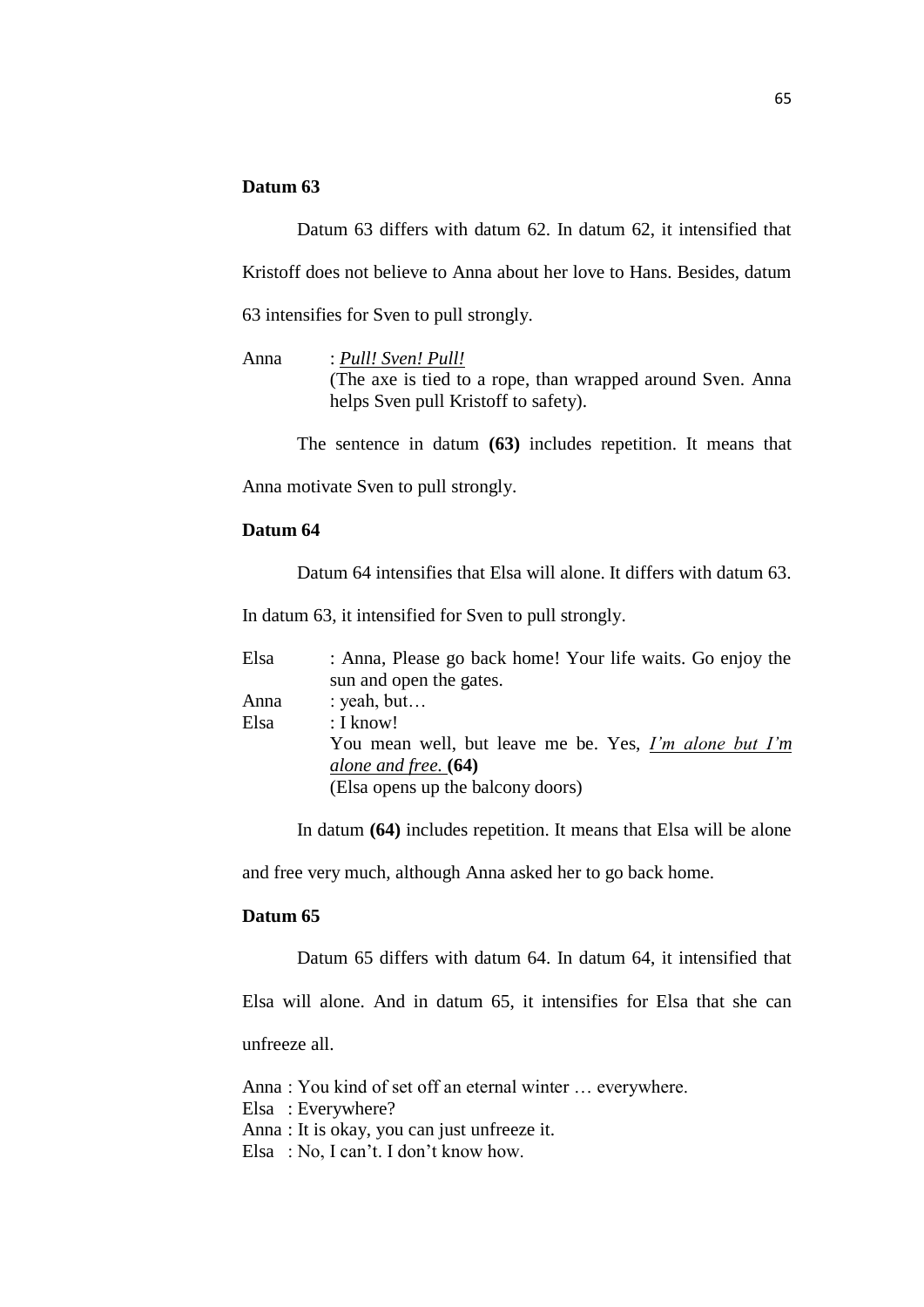Anna : *Sure you can. I know you can*. **(65)**

The sentence in datum **(65)** includes repetition. It means that Anna believes that Elsa can unfreeze all.

### **Datum 66**

Datum 66 intensifies for Kristoff that Anna is fine. It differs with datum 65. In datum 65, it intensified for Elsa that she can unfreeze all.

| Kristoff | : Anna, are you okay?                                 |
|----------|-------------------------------------------------------|
| Anna     | : $I'm$ okay $I'm$ fine.                              |
|          | (Anna gets to her feet, determined to hide the pain). |

Because in datum **(66)** is repetition. It means that Anna convince to Kristoff about her condition. Anna said to Kristoff that she is okay, but

actually, she got the pain.

### **Datum 67**

Datum 67 differs with datum 66. In datum 66, it intensified for

Kristoff that Anna is fine. And in datum 67, it intensifies that Olaf got in

pain.

Reveal : Anna opens her eyes to find herself buried up to her shoulders in the soft thick snow. She laughs.

Anna : Hey, you were right. Just like a pillow. She looks up to see Olaf's upper half hanging onto Kristoff's boots, which are sticking out of the snow.

Olaf : *I can't feel my legs! I can't feel my legs*! **(67)**

Because in datum **(67)** includes repetition. It means that Olaf got

in pain until he feels that his legs were lost.

# **Datum 68**

Datum 68 intensifies that Elsa does not want to feel her magic. It

differs with datum 67 that it intensified that Olaf got in pain.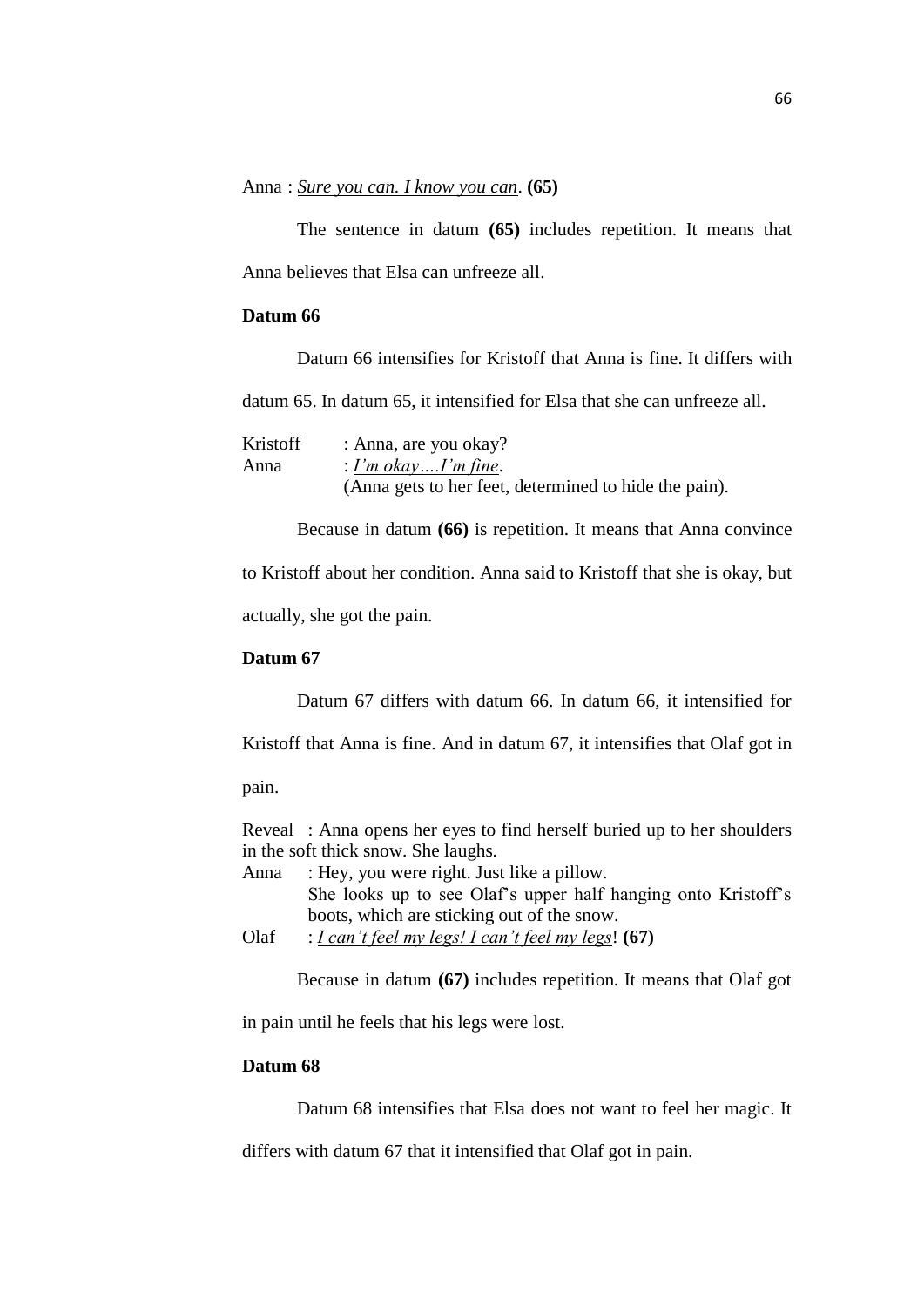(Elsa paces, distraught. She talks to herself).

Elsa : Get it together. Control it. *Don't feel. Don't feel. Don't feel*. **(68)** (She hears ice cracking. Stop! Looks around! She's left a sharp wake of ice spikes behind her on the floor. They grow up the wall, taking over the castle).

Because in datum **(68)** includes repetition. It means that Elsa does

not want to feel her magic. Finally, she can build the castle.

### **Datum 69**

Datum 69 differs with datum 68. In datum 68, it intensified that

Elsa does not want to feel her magic, but in datum 69, it intensifies for

thugs to get Elsa that was commanded by the leader of thugs.

(One of the thugs shoots an arrow right at Elsa. At the last moment she creates an ice wall. It stops the arrow, inches from her face. The thugs reposition to take another shot).

Elsa : Stay away!

(Elsa shoots ice at the thugs. They duck out of the way and continue the attack).

Thug : *Get her! Get her*! **(69)**

(Elsa fights for her life)

In datum **(69)** includes repetition. It means that the thugs wished

for Elsa to die. So, the leader of thugs asked to the thugs to catch Elsa.

## **Datum 70**

Datum 70 intensifies that Anna motivated herself to come close to

Kristoff. It differs with datum 69. In datum 69, it intensified for thugs to

get Elsa that was commanded by the leader of thugs.

(Anna runs through the crowd, pulling a blindfolded Kristoff along behind her. She's so excited she can't stand it.

Anna : *Come on. Come on. Come on. Come on*. **(70)** (She runs him right into a pole) Kristoff : Pole. Anna : Ops. Sorry.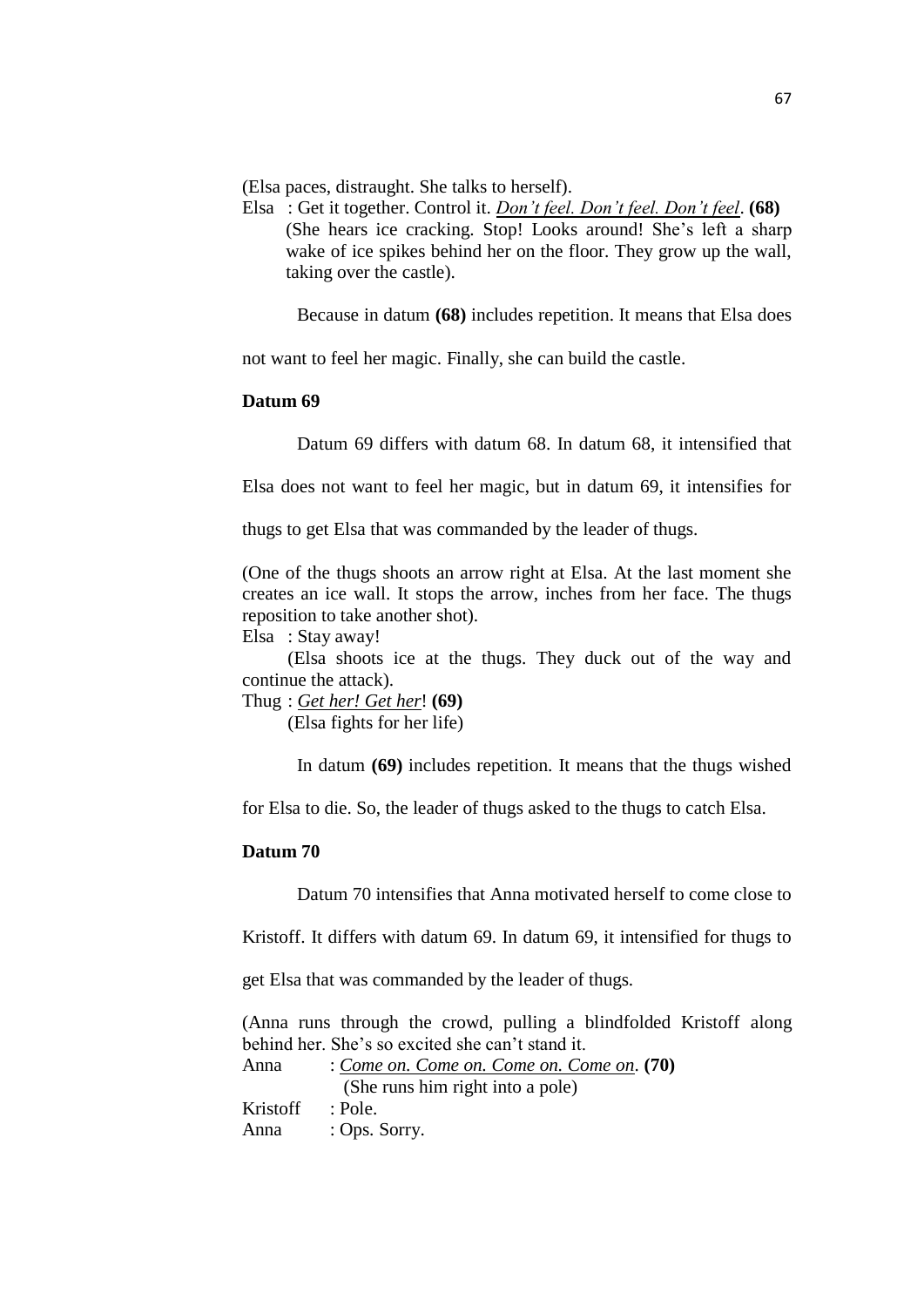Because in datum (**71**) includes repetition. It means that Anna motivate by herself to come close to Kristoff.

#### **Datum 71**

Datum 71 differs with datum 70. In datum 70, it intensified that Anna motivated herself to come close to Kristoff. Besides, datum 71 intensifies that the guessing of Olaf to Kristoff was wrong.

(Kristoff and Sven are running back down the mountain). Olaf : It is Kristoff and Sven! They are coming back this way. Anna : ….They-They are? Olaf : Wow, he's really moving fast. Huh…… *I guess I was wrong. I guess* **(71)** Kristoff doesn't love you enough to leave behind. The sentence in datum **(71)** includes repetition. It means that Olaf

always guesses wrong about Kristoff. Actually, Kristoff loves Anna, and it is unsuited with Olaf's guessing.

# **B. The Roles of Figurative Language in Building The Message of The Play**

There are some figurative languages that can build the messages of the play. The messages in this play are categorized as moral message, because moral message related to interaction between organisms in society. The moral message can be all conflicts in society, like the status and human value. It also conveys the idea or suggestion.

There are sixteen figurative languages that can build the moral message of the play. The message can be built from the data bellow: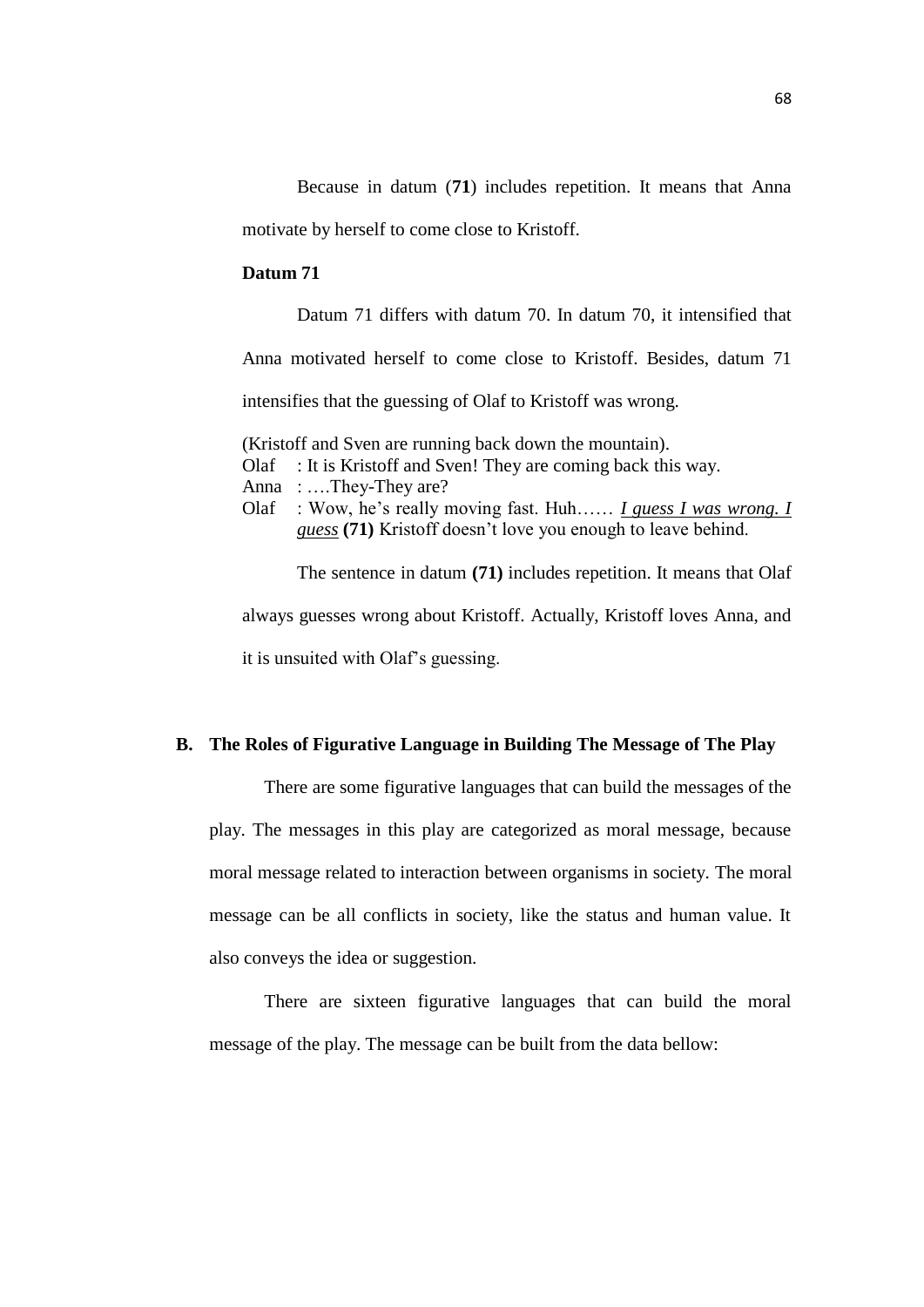In datum 1, it is a simile. From this figurative language can build the message of the play.

Young Anna : I never see you anymore. Come out the door. *It's like you've gone away.* **(1)** (Anna's room: Anna plays with two dolls, gives up, sad).

From datum 1, the researcher can know the meaning that Anna felt Elsa has gone away. It shows the relationship between Anna and Elsa was broken. So, it is a moral message through the conflict in a family. From this figurative language, the researcher can conclude that **"Always keep our relationship with others, especially with our family and always be careful in doing something!"**

### **Datum 6**

In datum 6, it is also a simile. This figurative language also can build the moral message.

| Anna     | : Ew. Look it doesn't matter. It's true love. |
|----------|-----------------------------------------------|
| Kristoff | : Doesn't sound like true love. $(6)$         |
| Anna     | : Are you some sort of love expert?           |
| Kristoff | : No. but I have friends who are.             |

Datum 6 has the meaning that Kristoff does not believe to Anna. Kristoff does not believe that Anna really got true love. It shows the interaction between Kristoff and Anna. So, it includes the moral message through the idea. From this figurative language, the researcher can conclude that **"As a human social, we have to remind each other's".**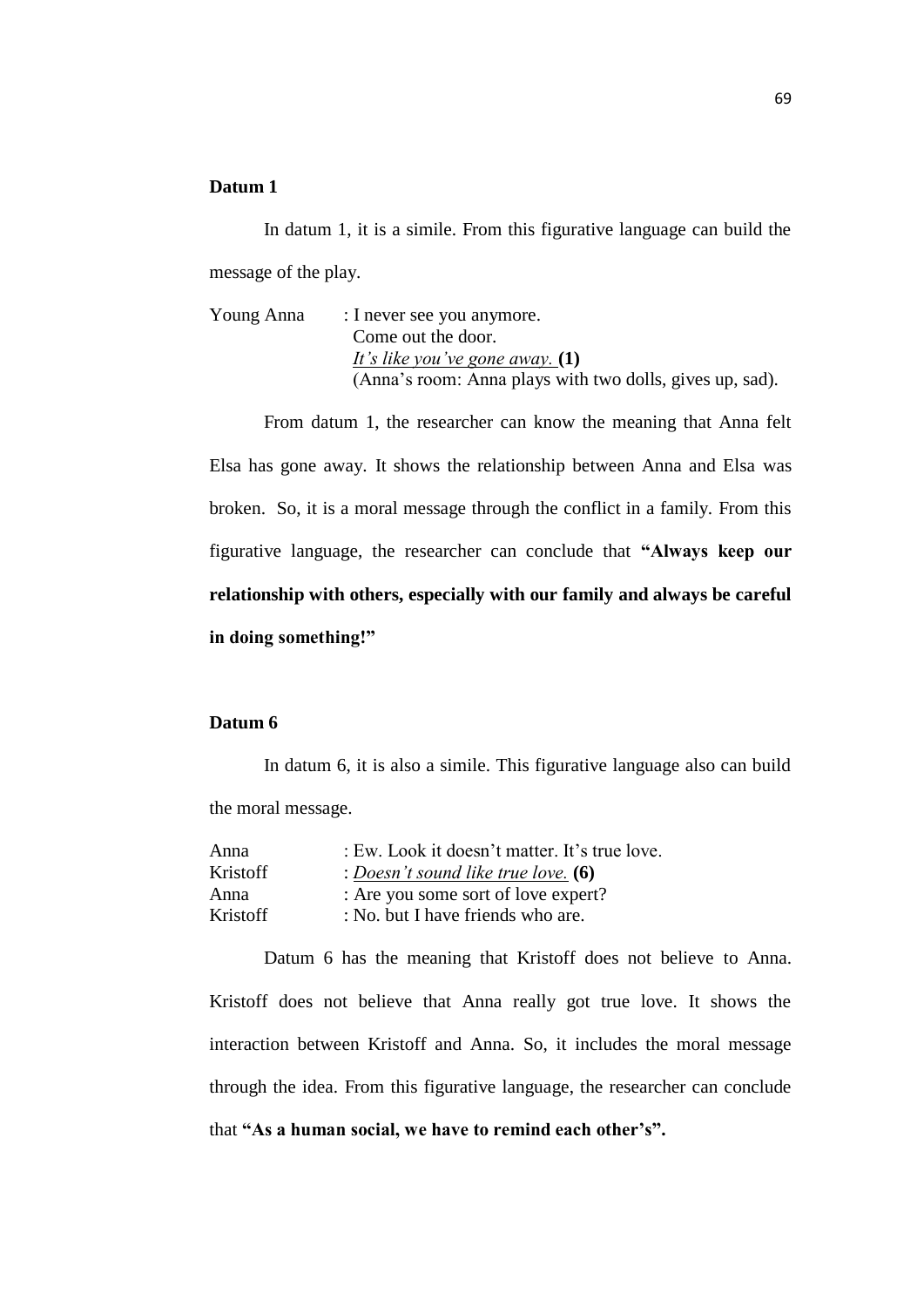Datum 9 includes a simile. This datum also can build the moral message in the play.

(Anna drops off the cliff. Kristoff catches her.)

Anna : Thanks! *That was like a crazy trust exercise***. (9)** (She hops down, brushes off her dress, and bounds off. Kristoff watches after her, digging her fearless pluck).

In datum 6, it has the meaning that Anna praises the effort of them. It shows that there was a good relationship between Anna and Kristoff. So, it is a moral message through the human value. From this figurative language, the researcher can conclude that **"Always keep your good relationship with others and never ignore it!"**

## **Datum 17**

In datum 17, it is a metaphor. This figurative language can build the message of play.

| Anna | : Okay, can I just say something crazy?              |
|------|------------------------------------------------------|
| Hans | : I love crazy.                                      |
|      | "Love is open door" $(17)$                           |
| Anna | : All my life has been a series of doors in my face. |
|      | And then suddenly I dump into you.                   |

In datum 17, it has the meaning that Anna and Hans are falling in love. They also express their love like open door. So, it also includes a moral message. From this figurative language, the researcher can conclude that **"Control your mind, although you are falling in love!"**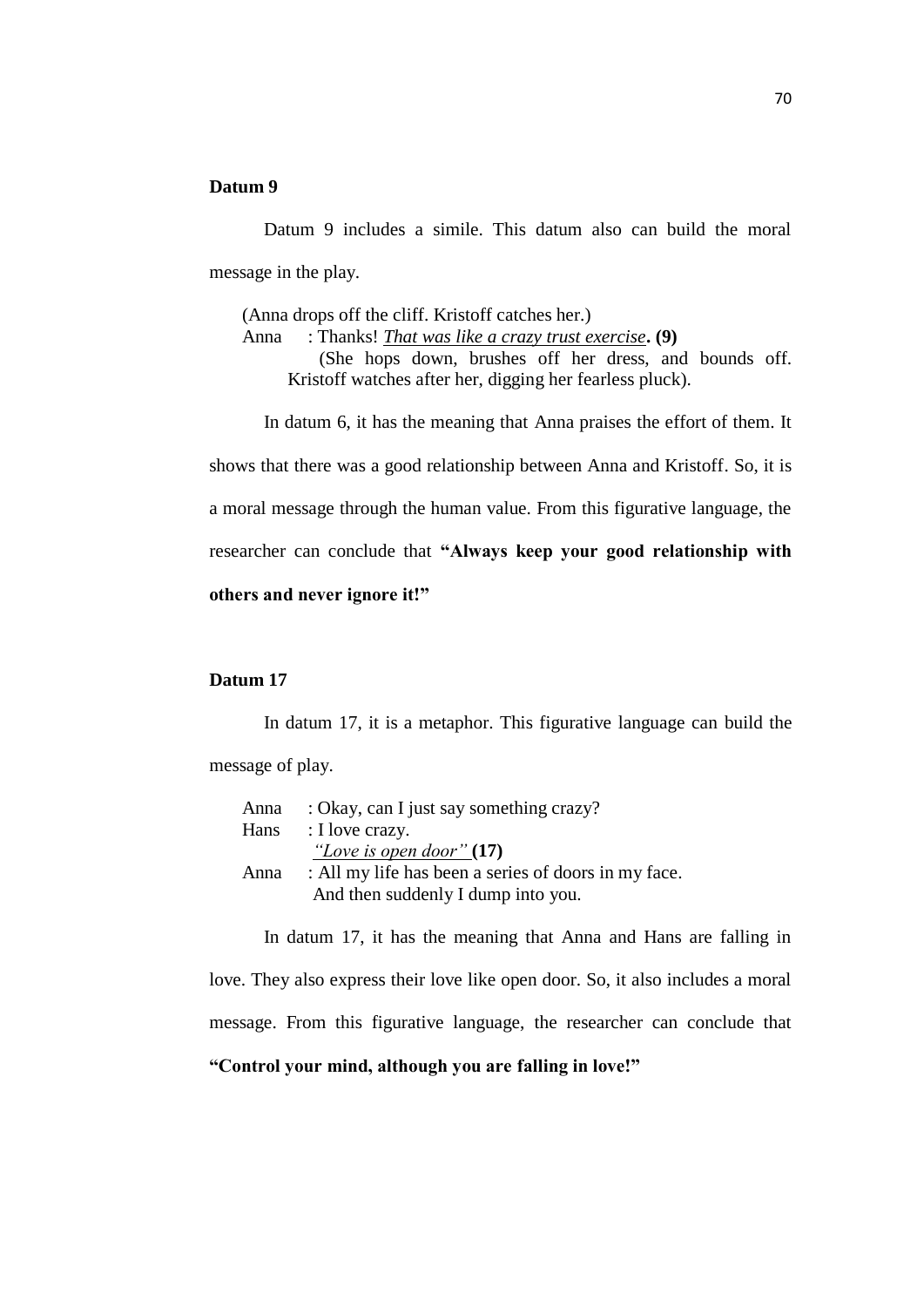In datum 26, it is a metonymy. This figurative language can build the message of the play.

| Hans | $: \Gamma$ m coming with you                            |
|------|---------------------------------------------------------|
| Anna | : No, I need you here to take care of Arendelle. $(26)$ |
|      | (He sees the desperation in her eyes)                   |
| Hans | $: \dots$ on my honor.                                  |

Datum 26 has the meaning that Anna asked Hans to take care of Arendelle as the name of Kingdom whereas; Hans is a new people for Anna. It shows that Anna believe Hans very much. From this meaning, it includes the moral message. The message is **"Don't too believe with a new people around you, but don't too think negatively!" Always be careful!"**

## **Datum 27**

In datum 27, it is a metonymy. From this figurative language, the researcher can build the message of the play.

| Kristoff | : I wouldn't put my foot there.                             |
|----------|-------------------------------------------------------------|
| Anna     | : You're distracting me.                                    |
| Kristoff | : Or there.                                                 |
|          | How do you know Elsa even wants to see you? (27)            |
| Anna     | : I'm just blocking you out cause I gotta concentrate here. |

In datum 27, it has a meaning that Kristoff care to Anna. He warns Anna that Elsa dislike her sister in the past. It means that there is a good relationship between Kristoff and Anna. From this meaning, the researcher can conclude that **"Never feel tired to warn our friends who got in the wrong way."**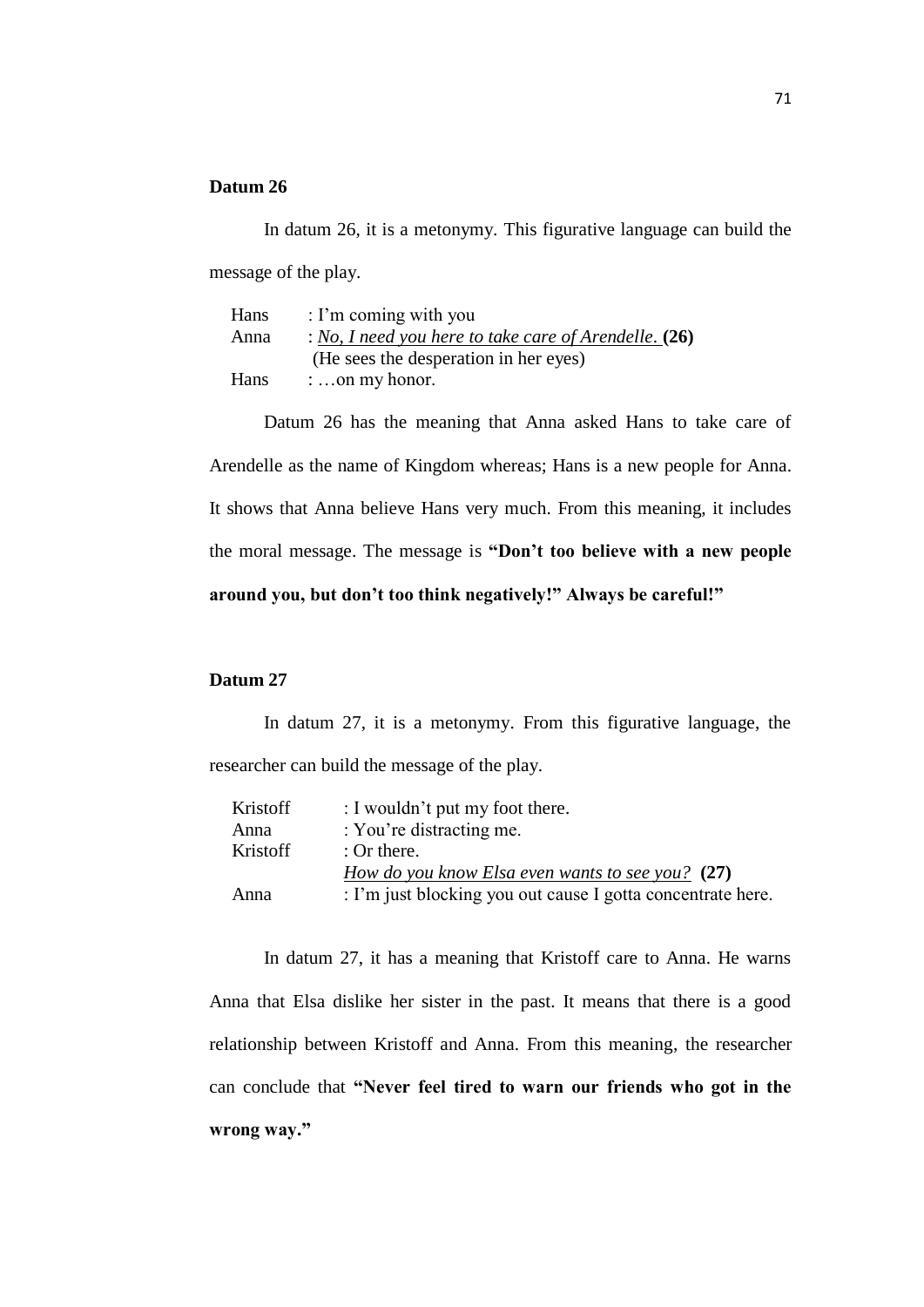Datum 28 is also a metonymy. It also can build the message of the play.

Bulda : Let me see. Bright eyes, working nose, strong teeth. Yes, yes, yes, *she'll do nicely for our Kristoff.* **(28)**

In datum 28, it has the meaning that Bulda suggests that Anna is nice for Kristoff. It shows that Bulda really care with Kristoff. Kristoff is Bulda's foster son. So, it has the moral message. From this meaning, the researcher can conclude that **"We should follow the advice of our family, especially our parent"**

### **Datum 34**

In datum 34, it is alliteration. This figurative language can build the message of the play.

Olaf : Yeah. *I bet Elsa's the nicest, gentlest, warmest person ever.* **(34)** (Olaf backs right into an icicle. It runs through his torso).

In datum 34, it has the meaning that Olaf praises Elsa. Olaf said that Elsa is the nicest, gentlest, warmest person ever. It shows that there is the relationship between Elsa and Olaf. So, it gives the moral message through human value. From the meaning, the researcher can conclude that **"Give approbation to the people who have done something big and good"**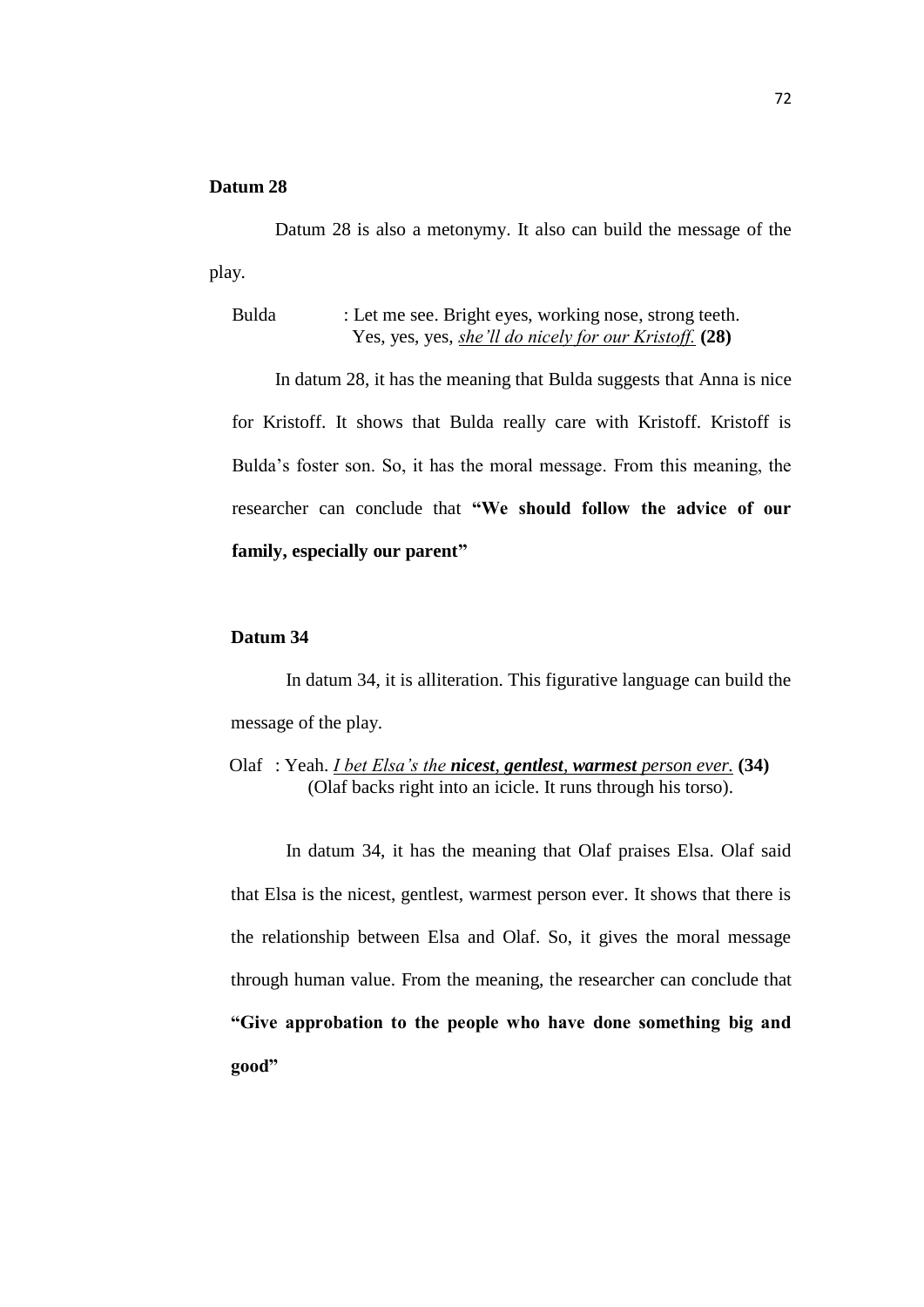In datum 35, it is also alliteration. The figurative language also can build the message of the play.

Anna : *Please don't slam the door. You don't have to keep your distance anymore*. **(35)**

In datum 35, it has the meaning that Anna hopes that Elsa will open the door and does not keep the distance with her. It shows that Anna feels lonely. So, they have the relationship and it is kind of moral message through the conflict. From the meaning, the researcher concludes that **"As a human social, we always need the others and can't life by myself."** 

# **Datum 41**

In datum 41, it is also alliteration. From this figurative language, the researcher can build the message of the play.

| All Trolls | : Everyone's a bit of a fixer upper, |
|------------|--------------------------------------|
|            | That's what it's all about           |
|            | Father, sister, brother              |
|            | We need each <b>other</b> (41)       |
|            | to raise us up and around us out.    |

In datum 41, it means that all trolls said that they need their family. From the meaning, it can build the moral message. The message is **"My family is everything. So, don't ignore the attention of our family because we always need them"**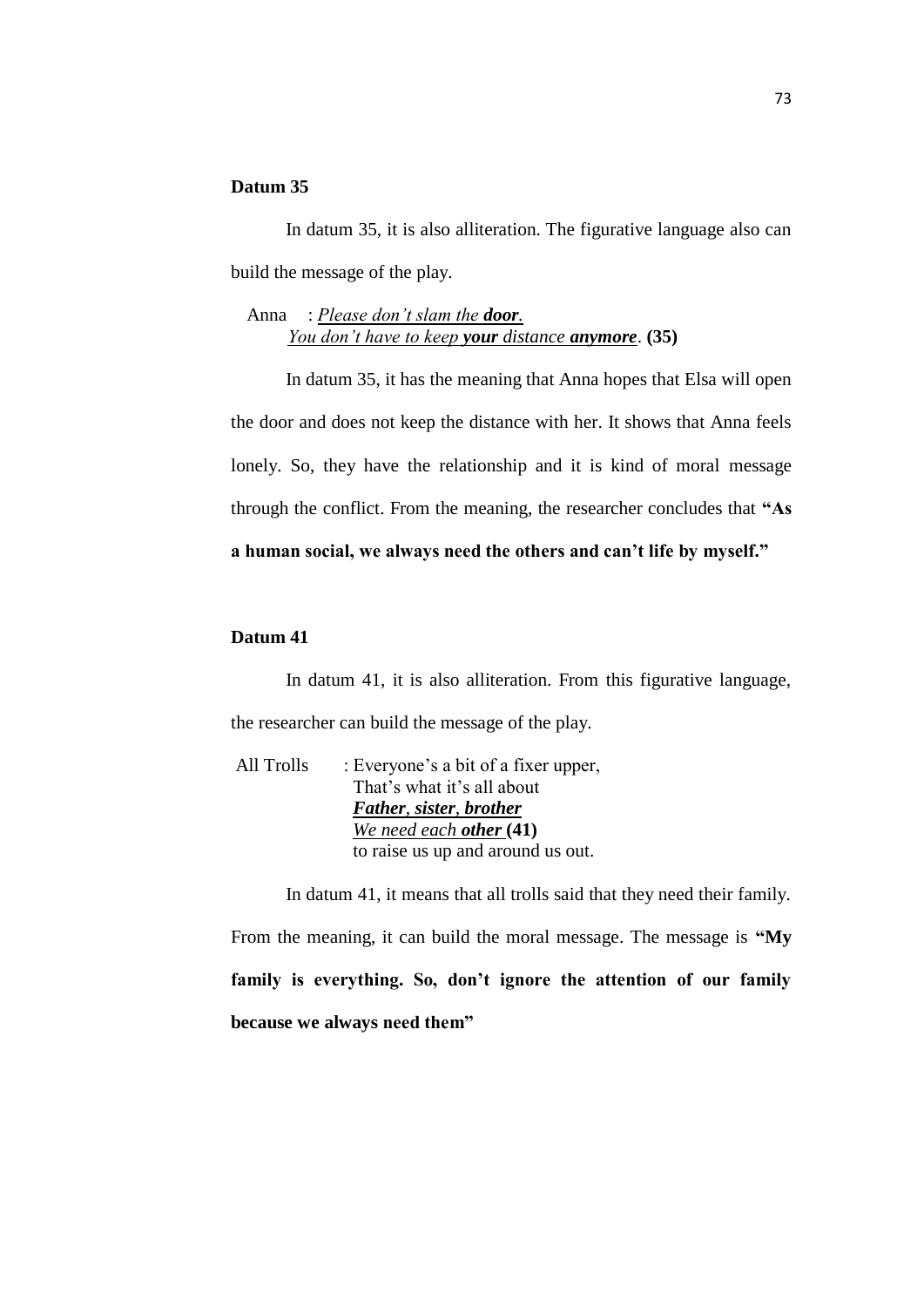In datum 42, it is an idiom. This figurative language also can build

the message of the play.

|      | Young Elsa : Slow down!                                      |
|------|--------------------------------------------------------------|
|      | (Elsa suddenly slips. Her magic accidently strikes Anna in   |
|      | the head. Anna tumbles down a snow bank and lands,           |
|      | unconscious)                                                 |
|      | Young Elsa : Mama! Papa!                                     |
|      | (The room around them fills with frightening ice spikes.     |
|      | The parents burst through the frozen door. Gasp at the sight |
|      | of the room).                                                |
| King | : Elsa, what have you done? This is getting out of hand!     |
|      | (42)                                                         |

In datum 42, it has the meaning that King reminds Elsa because Elsa has done something wrong. So, it can give the moral message. The researcher concludes that **"Think seriously first, before something wrong happen"**

# **Datum 45**

Datum 45 is rhetoric. From this figurative language, it can build the message of the play.

| Kristoff | : Didn't your parents ever warn you about strangers? $(45)$ |
|----------|-------------------------------------------------------------|
|          | (Anna eyes Kristoff up and down, then slides away from      |
|          | $h$ im $)$ .                                                |
| Anna     | : Yes, they did but Hans is not a stranger.                 |

In datum 45, it has the meaning that Kristoff asked Anna about her parents. It is about parent's warning to the child. Actually, Kristoff knew that every parent always warn their children.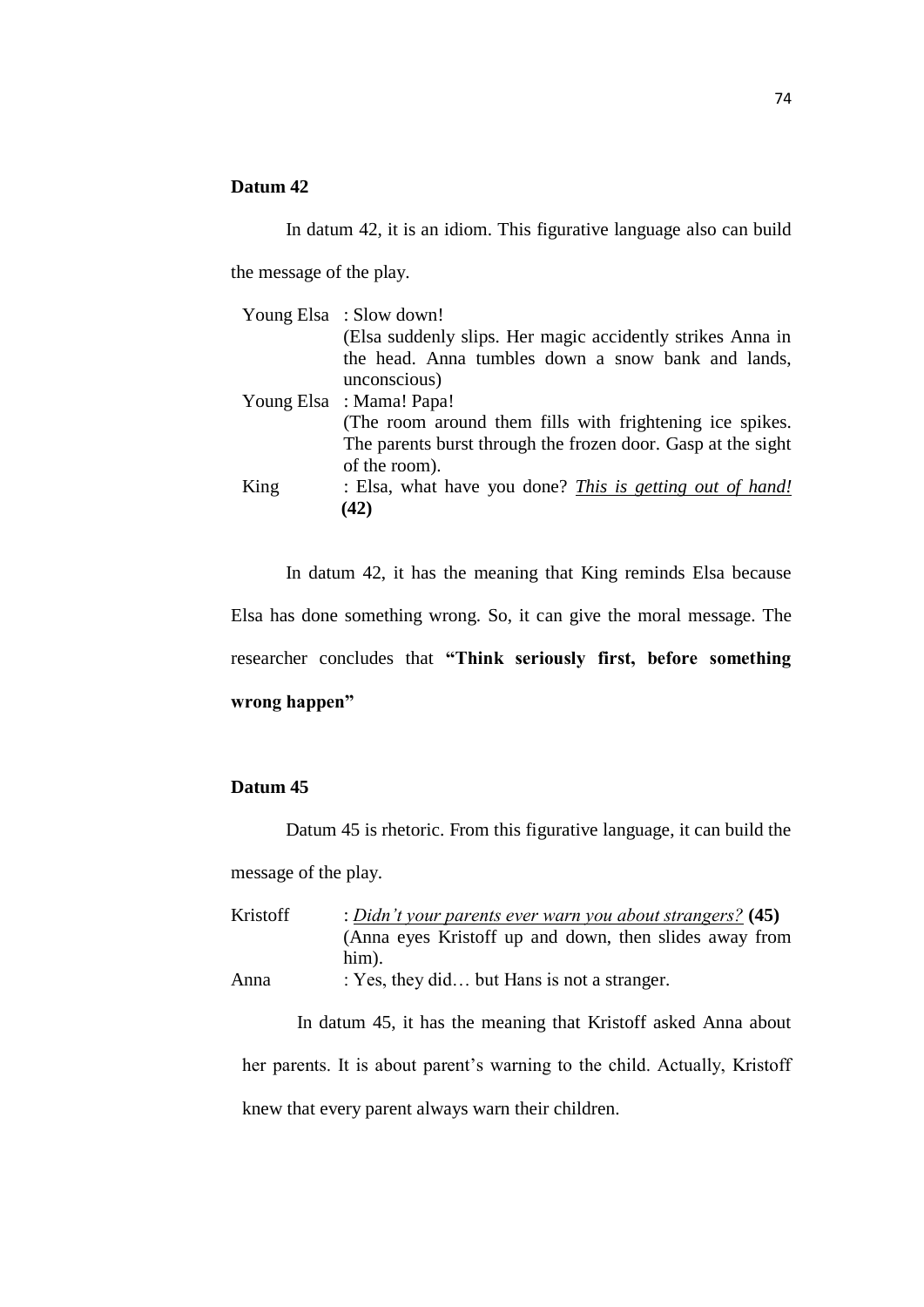From the meaning, it can build the moral message that **"Always** 

### **warns your children to make them more careful!"**

### **Datum 55**

In datum 55, it is a repetition. From this figurative language, it

can build the message of the play.

Elsa : *Don't let them in*.

 *Don't let them see*. **(55)** Be the good girl you always have to be. (Elsa moves to a painting of her father's coronation. She takes off her gloves and mimics the painting by holding a candlestick and ornament in place of an orb and sceptre).

In datum 55, it has the meaning that Elsa doesn't come back to

the past. She will leave her bad past very much, and live by herself as a

good girl. From the meaning, it can build the moral message that **"We** 

**should move on from the bad past, nut use it as a good teacher in the** 

# **future".**

## **Datum 58**

In datum 58, it is also repetition. It is kind of figurative language

that can build the message of the play.

| Elsa : Wait. Slow down. No one's brothers are staying here. No one is |
|-----------------------------------------------------------------------|
| getting married. (58)                                                 |
| Anna : wait, what?                                                    |
|                                                                       |

Elsa : May I talk to you, please. Alone! (Anna sees Han's worried face. Hooks arm with him).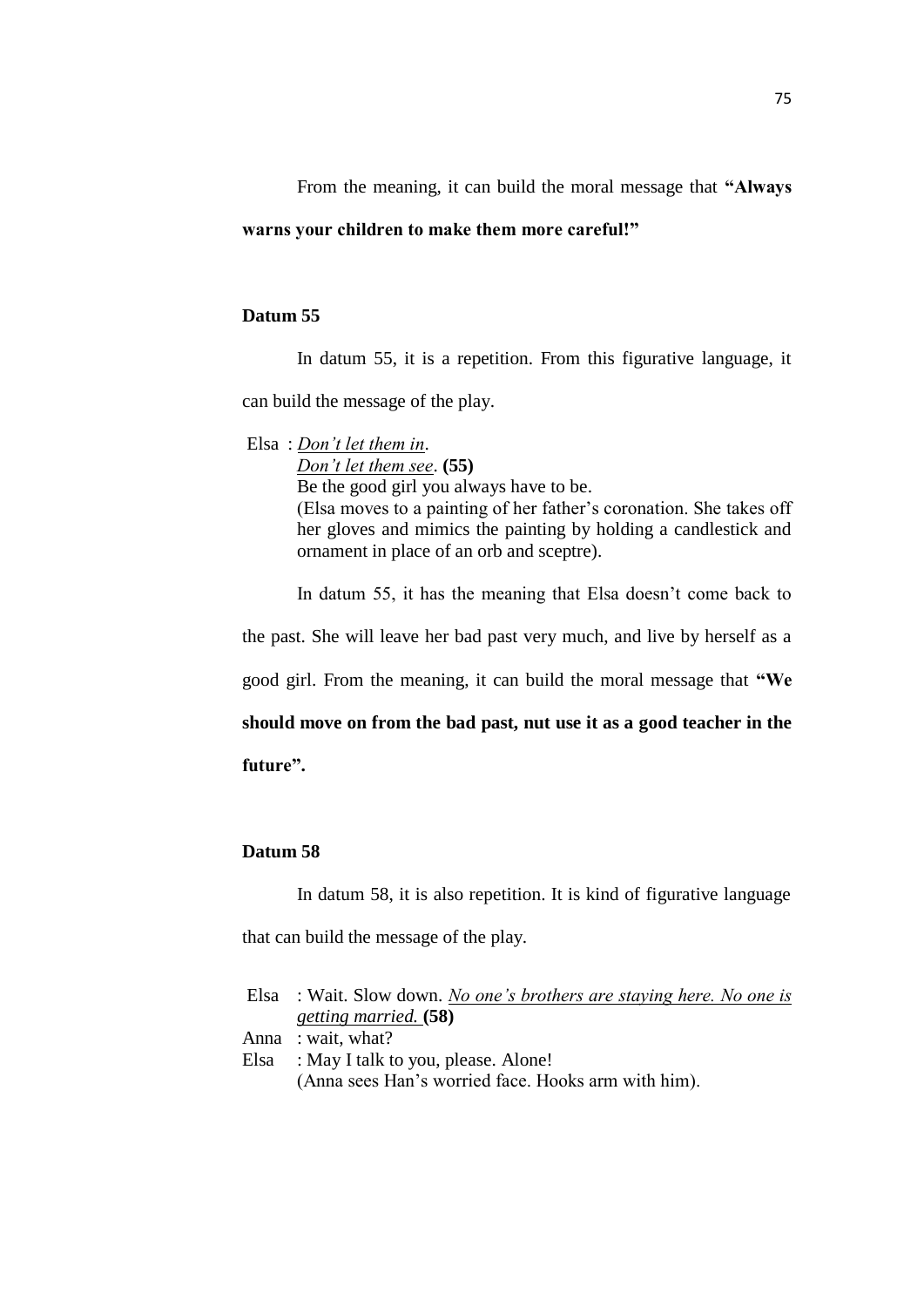In datum 58, it has the meaning that can build the moral message. The meaning is Elsa does not permit Anna to marry with the person who just met. From the meaning, the researcher can conclude that **"Our family always warn us when we are in the wrong way. So, never ignore it!"**

### **Datum 63**

Datum 63 is also a repetition and this figurative language can build the message of the play.

| Anna | : Pull! Sven! Pull!                                              |
|------|------------------------------------------------------------------|
|      | (The axe is tied to a rope, than wrapped around Sven. Anna)      |
|      | helps Sven pull Kristoff to safety).                             |
|      | In datum 63, it has the meaning that Anna motivates Sven to pull |

strongly. From the meaning, the researcher can build the moral message.

It is **"We always motivate the people around us. So, they can get a good result".**

# **Datum 71**

In datum 71, it is also repetition and this figurative language can

build the message of the play.

(Kristoff and Sven are running back down the mountain).

- Olaf : It is Kristoff and Sven! They are coming back this way.
- Anna : ….They-They are?
- Olaf : Wow, he's really moving fast. Huh…… *I guess I was wrong. I guess* **(71)** Kristoff doesn't love you enough to leave behind.

In datum **(71),** it means that Olaf always guesses wrong about

Kristoff. Actually, Kristoff loves Anna, and it is unsuited with Olaf's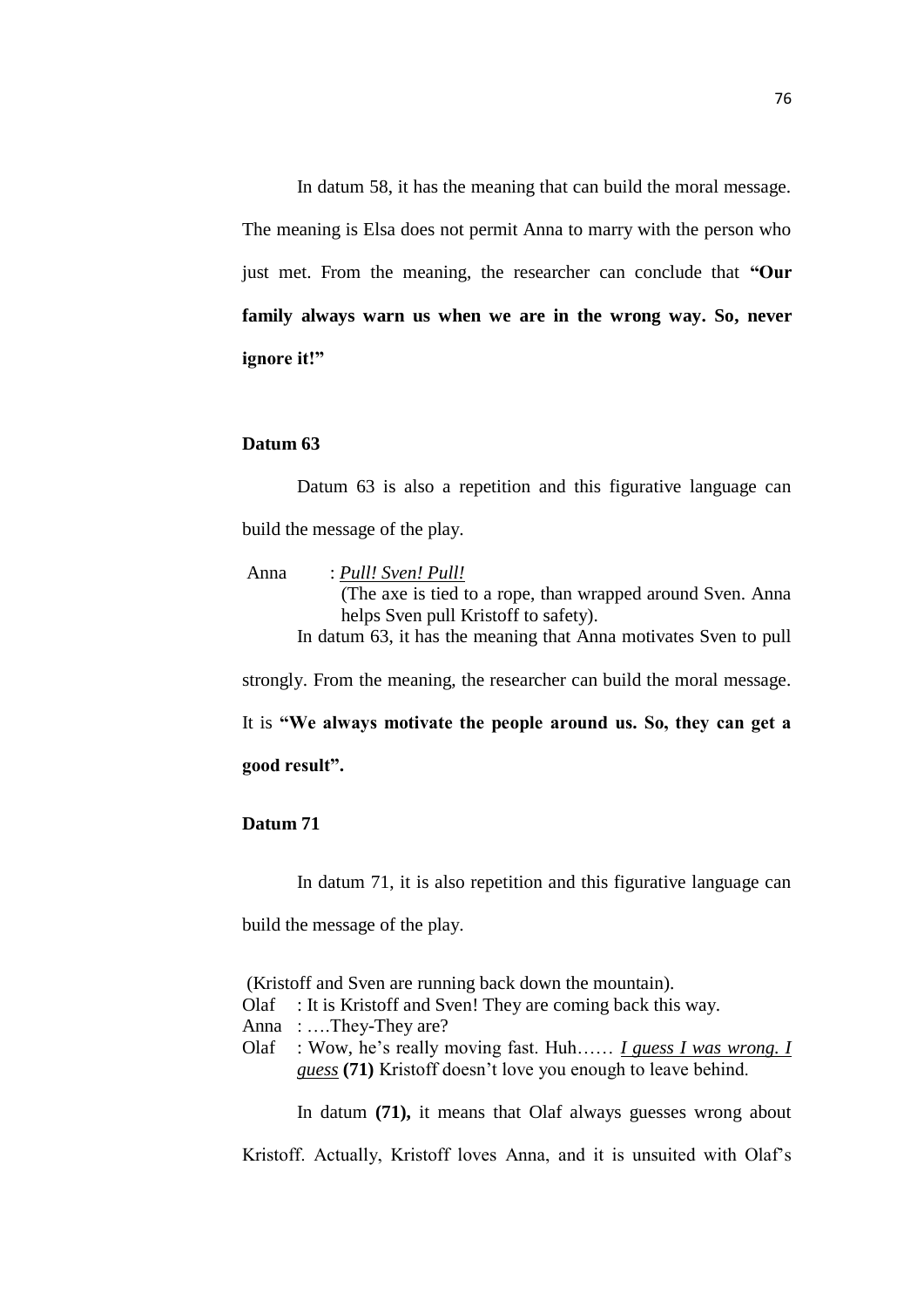guessing. From the meaning, the researcher can build the moral message. It is **"Please think positively! Insyaallah, We will find the good way".**

The researcher can know the moral message of this movie from the end, it is happy ending. It is about sisterhood, and a true love from Elsa has thawed a frozen heart. From this movie give us information about the true love come from our own family, especially our parent, sisters and brothers. Although the relationship in family has ever broken, but if Allah willing, it will cover soon in the last.

### **C. Discussion**

In this part, the researcher will compare or contrast the finding and the written with current theories. Figurative language is language that is used in ways that differ from the literal connotations and definitions of individual words or phrases. Figurative language is also used to make the words or phrases be more beautiful, more interesting, and make more clear the image. Figurative language is words or expressions that carry more than their literal meaning (Stanford, 2003: 48). There are many kinds of figurative language: simile, metaphor, hyperbole, personification, metonymy, alliteration, idiom, rhetoric, onomatopoeia, repetition, irony, litotes, ellipsis, asyndeton, euphuism, synecdoche, pleonasm, and paradox.

There are ten kinds of figurative language in the findings; they are simile, metaphor, hyperbole, personification, metonymy, alliteration, idiom,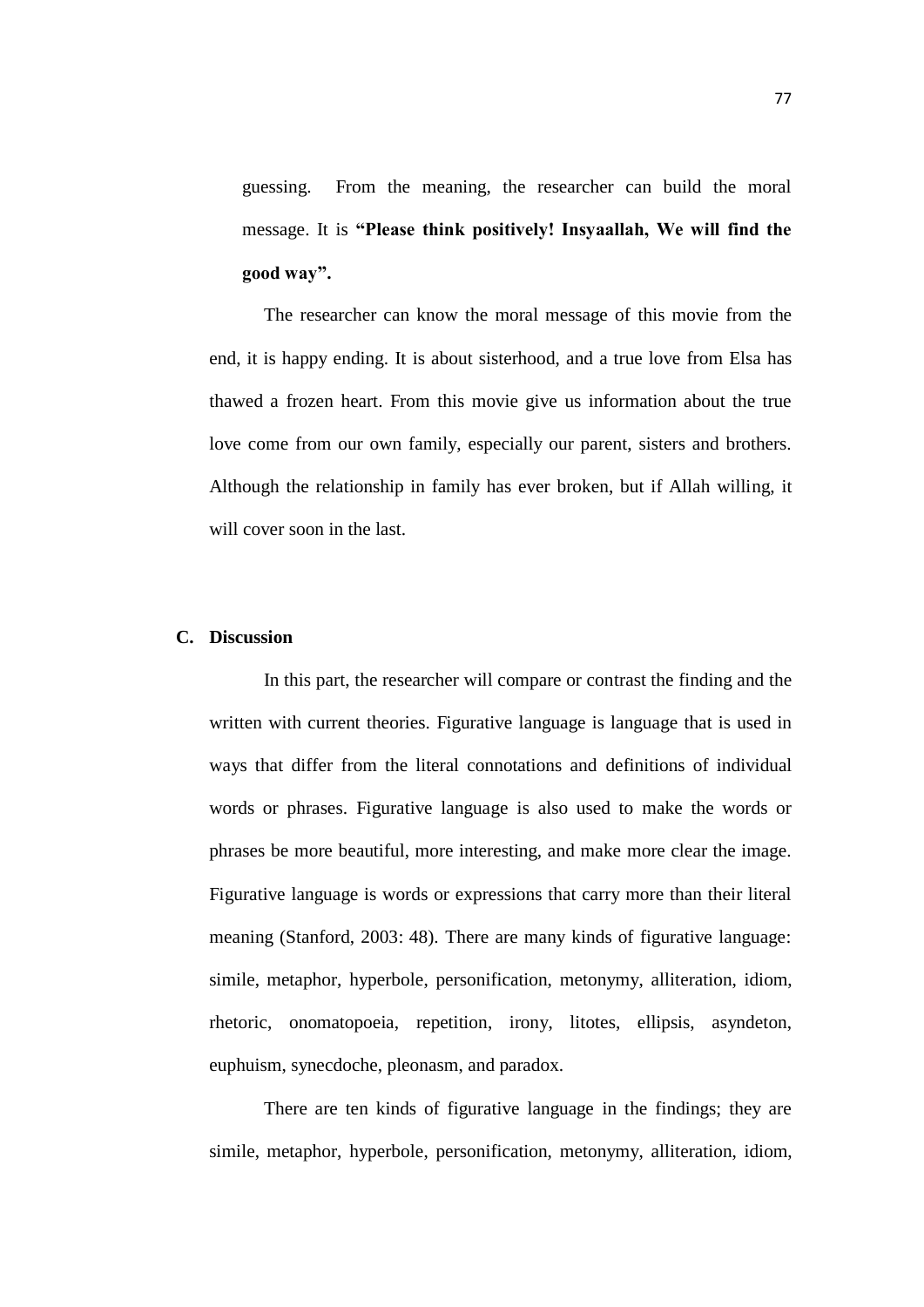rhetoric, onomatopoeia, and repetition. Meanwhile, Keraf, Stanford, Boggs and Petrie, Spivey, Perrine, Prasetyono, and Donasari theories states that there are sixteen kinds of figurative language; they are simile, metaphor, hyperbole, personification, understatement, irony, allegory, symbolism, metonymy, apostrophe, alliteration, idiom, rhetoric, onomatopoeia, enjambment and repetition.

Based on the findings the meanings of figurative language, each figurative language has different meaning according to the context around the sentence that includes figurative language. Meanwhile, according to Kreidler (1998: 42) it is very important to understand the meaning inside the sentences. Meaning is language that consists of large number of word and each of these words has a direct correlation with something outside language.

According to the roles of figurative languages in building the message of the play, the researcher can found sixteen moral messages. The moral message can be built from the roles of figurative language. The moral messages are:

- **1. "Always keep our relationship with others, especially with our family and always be careful in doing something!"**
- **2. "As a human social, we have to remind each other's".**
- **3. "Always keep your good relationship with others and never ignore it!"**
- **4. "Control your mind, although you are falling in love!"**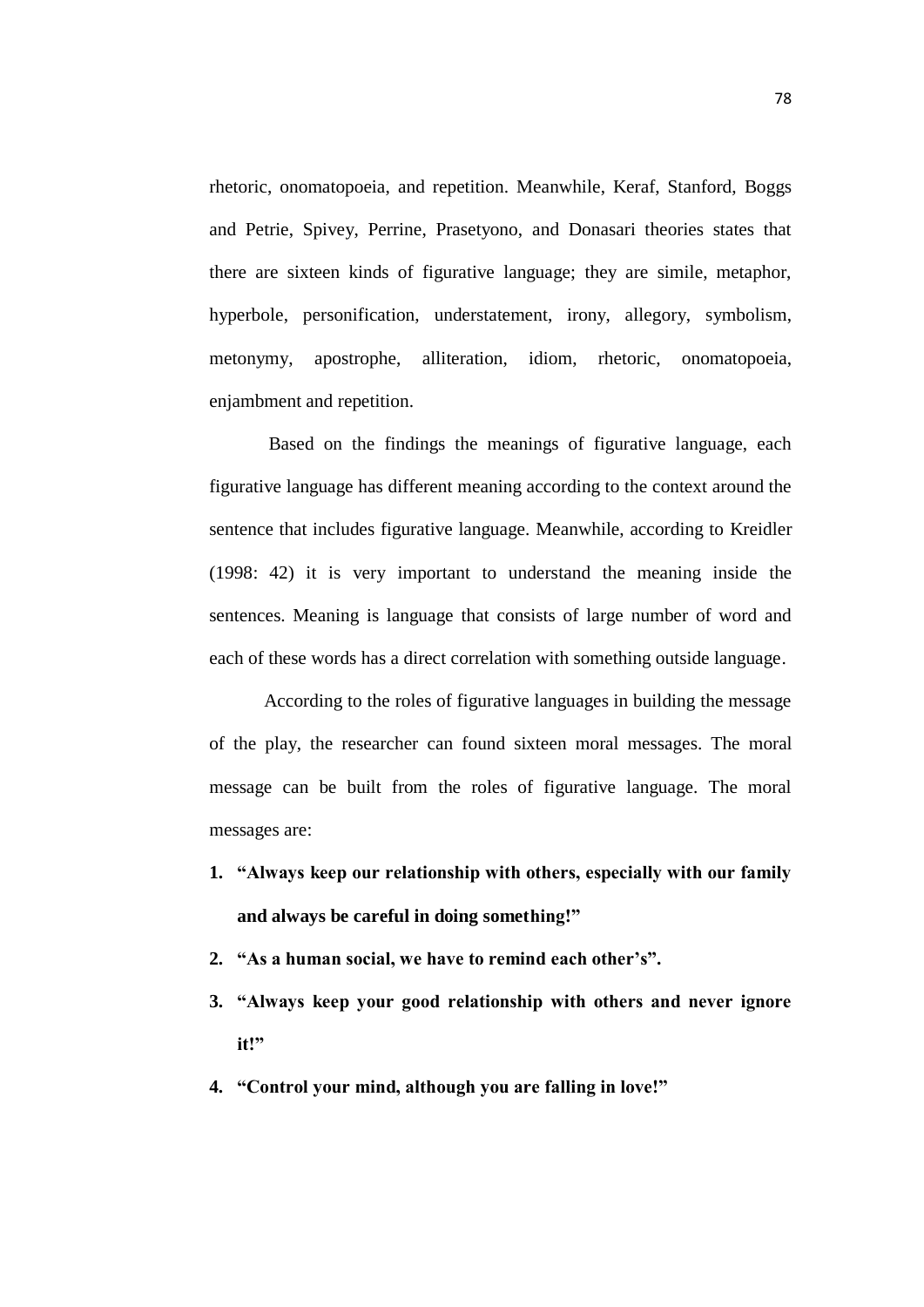- **5. "Don't too believe with a new people around you, but don't too think negatively!" Always be careful!"**
- **6. "Never feel tired to warn our friends who got in the wrong way"**
- **7. "We should follow the advice of our family, especially our parent"**
- **8. "Give approbation to the people who have done something big and good"**
- **9. "As a human social, we always need the others and can't life by myself"**
- **10. "My family is everything. So, don't ignore the attention of our family because we always need them"**
- **11. "Think seriously first, before something wrong happen"**
- **12. "Always warns your children to make them more careful!"**
- **13. "We should move on from the bad past, but use it as a good teacher in the future"**
- **14. "Our family always warn us when we are in the wrong way. So, never ignore it!"**
- **15. "We always motivate the people around us. So, they can get a good result"**

# **16. "Please think positively! Insyaallah, We will find the good way"**

Meanwhile, moral message related to interaction between organisms in society (Nurgiyantoro, 2010: 322). The family includes the society. It was called as the smallest society. The moral message can be all conflicts in